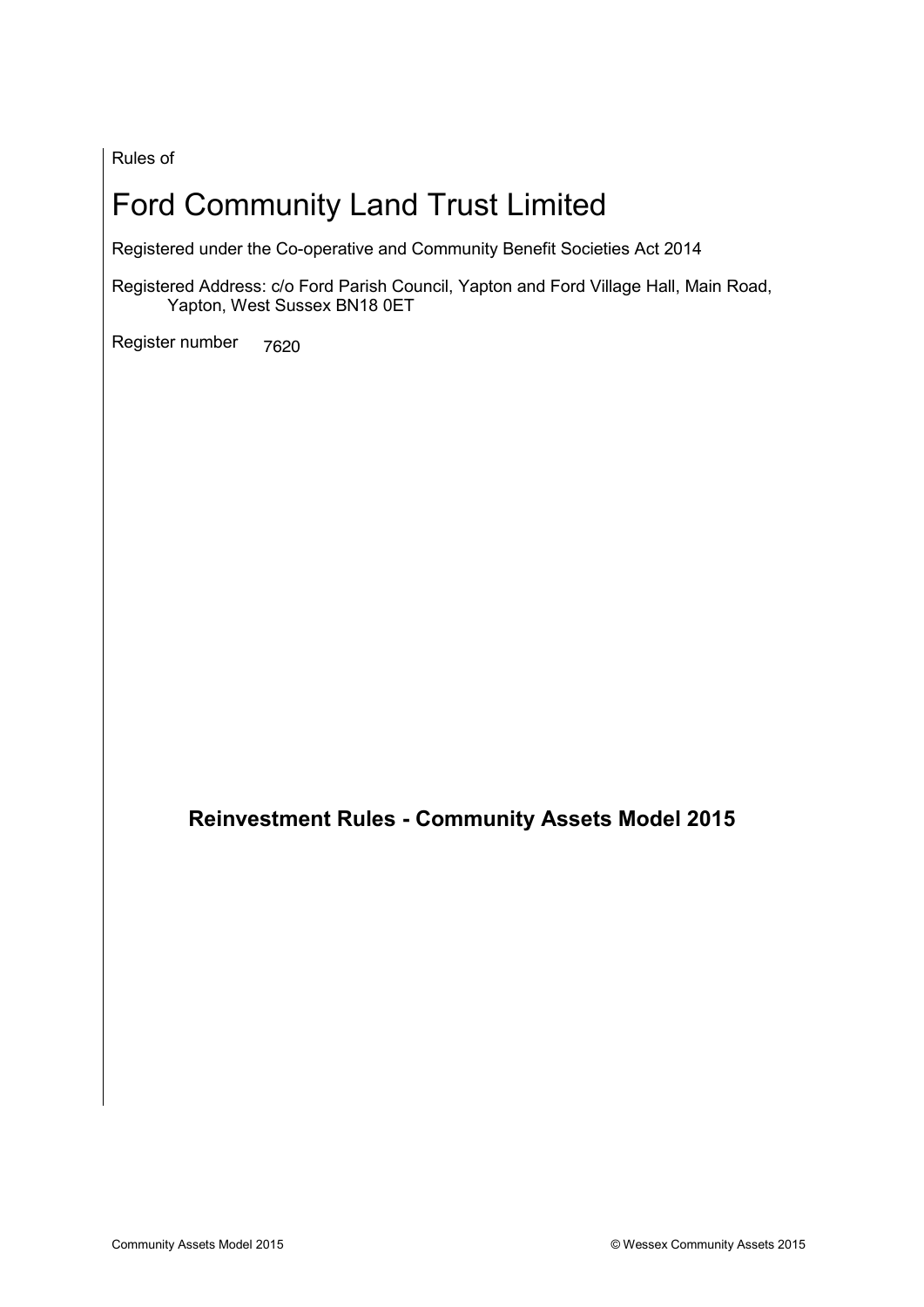## **Rules of Ford Community Land Trust Limited**

| A  |                | Name, number and main objects                                                                                 | 1                           |
|----|----------------|---------------------------------------------------------------------------------------------------------------|-----------------------------|
|    | 1              |                                                                                                               | $\overline{1}$              |
|    | $\overline{2}$ |                                                                                                               |                             |
| в  |                |                                                                                                               | $\mathbf{2}$                |
|    | 3              |                                                                                                               | $\mathbf{2}$                |
|    | 4              |                                                                                                               | $\mathbf{2}$                |
|    | 5              | What is the maximum shareholding?                                                                             | $\overline{\phantom{a}}$ 2  |
|    | 6              | $\overline{\phantom{a}}$ 2<br>How to become a member of the society                                           |                             |
|    | 7              |                                                                                                               |                             |
|    | 8              |                                                                                                               |                             |
|    | 9              |                                                                                                               |                             |
|    | 10             |                                                                                                               |                             |
|    | 11             |                                                                                                               |                             |
|    | 12             | Can children own shares?                                                                                      |                             |
|    | 13             |                                                                                                               |                             |
|    | 14             |                                                                                                               |                             |
|    | 15             |                                                                                                               |                             |
|    | 16             |                                                                                                               |                             |
|    | 17             |                                                                                                               |                             |
| C  |                |                                                                                                               | 11                          |
|    | 18             |                                                                                                               |                             |
|    | 19             | <b>Retirement by rotation</b>                                                                                 | $\overline{\phantom{0}}$ 13 |
|    | 20             |                                                                                                               |                             |
|    | 21             |                                                                                                               |                             |
|    | 22             |                                                                                                               |                             |
|    | 23             | Decisions of the board of directors experience of the board of directors experience of the board of directors |                             |
|    | 24             |                                                                                                               |                             |
|    | 25             |                                                                                                               |                             |
|    | 26             | Audit and accounts                                                                                            | 15                          |
|    | 27             |                                                                                                               | 15                          |
| D  |                |                                                                                                               | 16                          |
|    | 28             |                                                                                                               | 16                          |
|    | 29             |                                                                                                               | 16                          |
|    | 30             |                                                                                                               | 17                          |
|    | 31             |                                                                                                               | 17                          |
| Е  |                | The constitution of the society ___________                                                                   | 18                          |
|    | 32             |                                                                                                               | 18                          |
|    |                |                                                                                                               | 18                          |
|    | 34             |                                                                                                               | - 19                        |
|    | 35             | <b>Powers</b> 20                                                                                              |                             |
|    | 36             |                                                                                                               |                             |
|    | 37             |                                                                                                               |                             |
|    | 38             | <b>Notices</b>                                                                                                | 22                          |
| F. | 39             |                                                                                                               | 23<br>23                    |
|    | 40             |                                                                                                               | $-23$                       |
|    | 41             |                                                                                                               |                             |
|    | 42             |                                                                                                               | 24                          |
|    |                |                                                                                                               |                             |
|    | 43             |                                                                                                               | 24                          |
|    | 44<br>45       |                                                                                                               | 24<br>24                    |
|    |                |                                                                                                               |                             |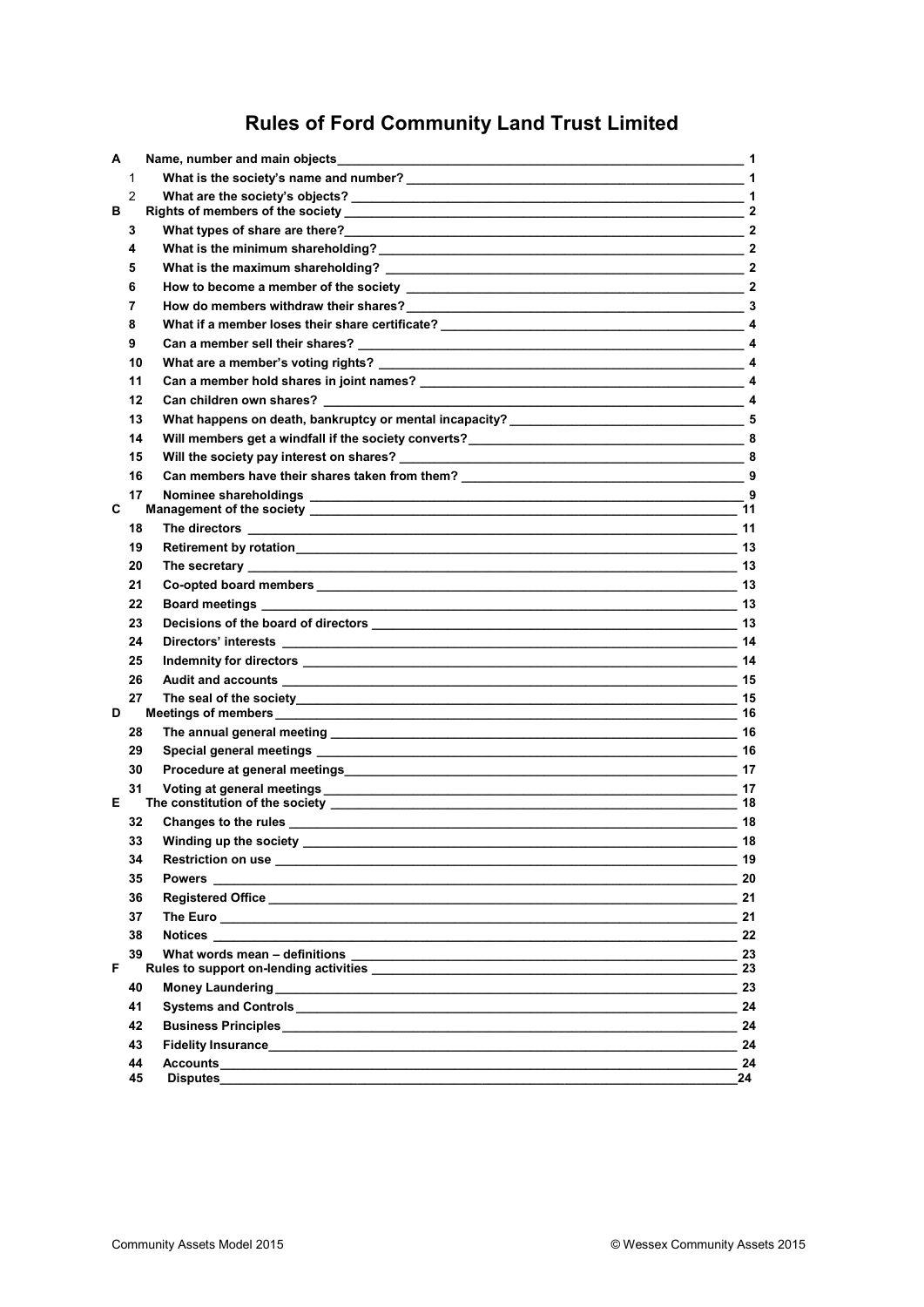## Rules of Ford Community Land Trust Limited

\_\_\_\_\_\_\_\_\_\_\_\_\_\_\_\_\_\_\_\_\_\_\_\_\_\_\_\_\_\_\_\_\_\_\_\_\_\_\_\_\_\_\_\_\_\_\_\_\_\_

### **A Name, number and main objects**

### **1 What is the society's name and number?**

- 1.1 The society's name is Ford Community Land Trust Limited.
- 1.2 The society's registered number is **[ ]**. **7620**
- 1.3 The society's registered office is c/o Ford Parish Council, Yapton and Ford Village Hall, Main Road, Yapton, West Sussex BN18 0ET

## **2 What are the society's objects?**<br>2.1 The society aims to:

- The society aims to:
	- 2.1.1 Maintain or improve the physical, social and economic infrastructure within the Parishes of Ford, Clymping and Yapton;
	- 2.1.2 Advance education (particularly concerning asset based community development and enterprises with a community or environmental focus);
	- 2.1.3 Promote and support the arts locally;
	- 2.1.4 Function in accordance with the legal definition of a Community Land Trust;
	- 2.1.5 Promote and protect local heritage;
	- 2.1.6 Hold land in trust for its community.
- 2.2 Examples of the ways in which the society may carry out its objects may include:
	- 2.2.1 Providing housing for those in need and help to improve housing standards;
	- 2.2.2 Creating training and employment opportunities;
	- 2.2.3 Developing new or existing services to the local community that contribute to the local economy;
	- 2.2.4 The provision of workspace, buildings or land to carry on these objects;
	- 2.2.5 The operation of one or more local amenities.
	- 2.2.6 Providing access to land for its community.
- 2.3 Those objects are carried on for the benefit of the community.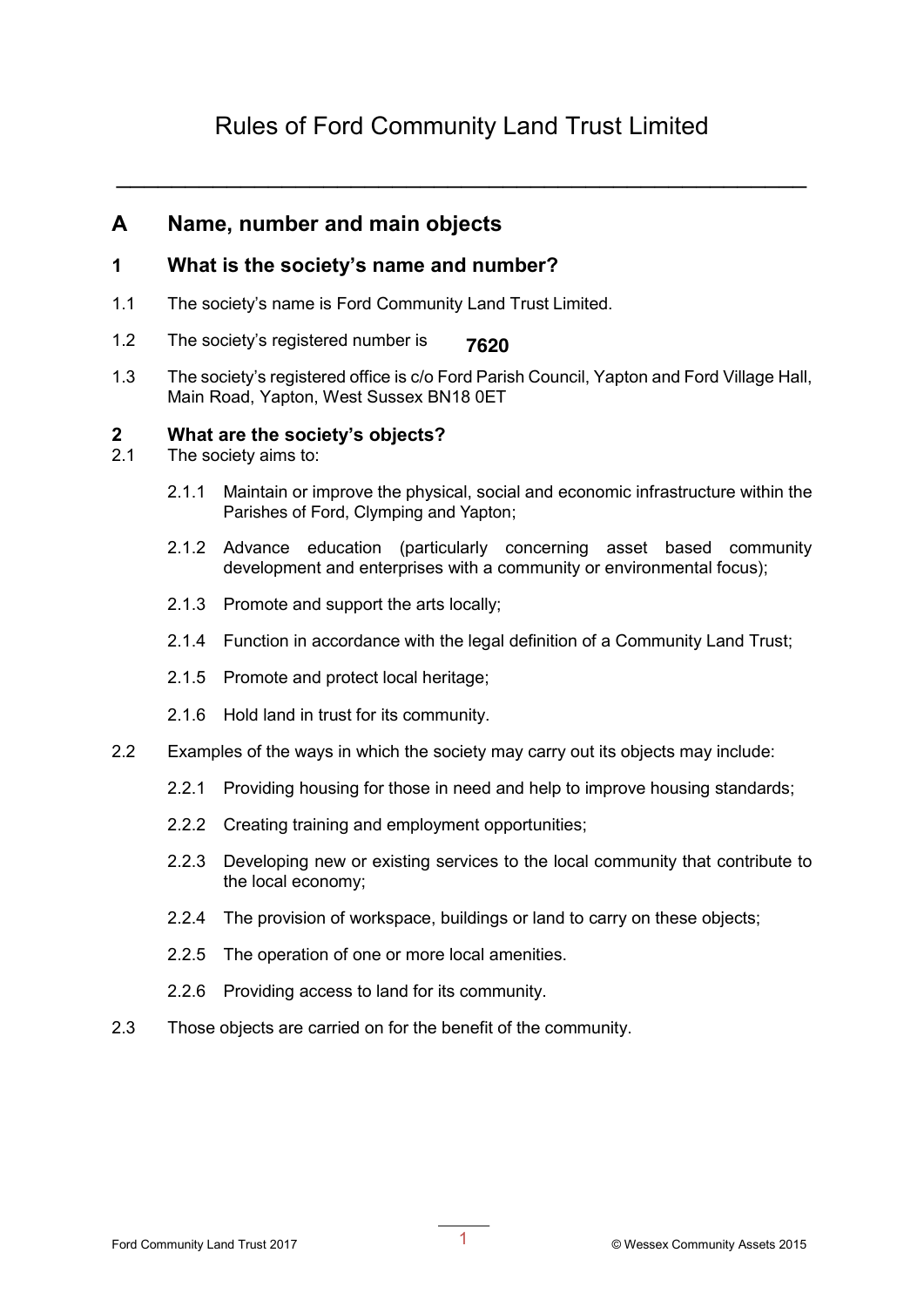2.4 The society's members may, subject to the registration of a rule amendment by the Financial Conduct Authority, change the society's objects. See rule 32.

### **B Rights of members of the society**

#### **3 What types of share are there?**

3.1 All shares in the society are ordinary shares with a nominal value of one pound each. The 'par' or 'capital' value of shares may be reduced in some circumstances (see rule 16).

#### **4 What is the minimum shareholding?**

- 4.1 Members of the society must have a minimum shareholding of one share.
- 4.2 Members that withdraw all of their shares will no longer be members of the society.
- 4.3 A member's debt due to the society will give the society a lien on the member's shares. This debt may be offset against the member's share capital, share interest or loans to the society.

#### **5 What is the maximum shareholding?**

- 5.1 A member's total shareholding cannot exceed the maximum the law allows. But that limit does not apply if the member is a registered mutual society.
- 5.2 In rule 5.1, a member's total shareholding includes all shares registered in the member's name, including (for example):
	- $\Diamond$  all shares jointly held with others; and
	- $\diamond$  shares held on behalf of others.

#### **6 How to become a member of the society**

- 6.1 On formation of the society, the subscribers to these rules become members, each holding one share. (This rule does not apply to the society where the society is adopting these rules in substitution for an earlier set of rules).
- 6.2 The society's board of directors may, from time to time, set the procedures and forms to be used for applying for shares and for the minimum allowable shareholding under rule 4.1. Those procedures should include the following:
	- 6.2.1 The board of directors may obtain legal advice, to confirm that any proposed financial promotion:
		- 6.2.1.1 does not contain any untrue or misleading statement; and
		- 6.2.1.2 gives a reasonable and fair description of the risks associated with holding withdrawable shares in this society; and
		- 6.2.1.3 complies with any voluntary code or guidance which the society may, from time to time, agree.
	- 6.2.2 For this rule, a proposed financial promotion is any document issued by the society to promote the issue of shares (or anything else which might be considered an investment if issued by a company, such as a bond, for example).
	- 6.2.3 For this rule a document also includes 'non-real time communications' and 'real time communications' (as described in article 7 of the Financial Services and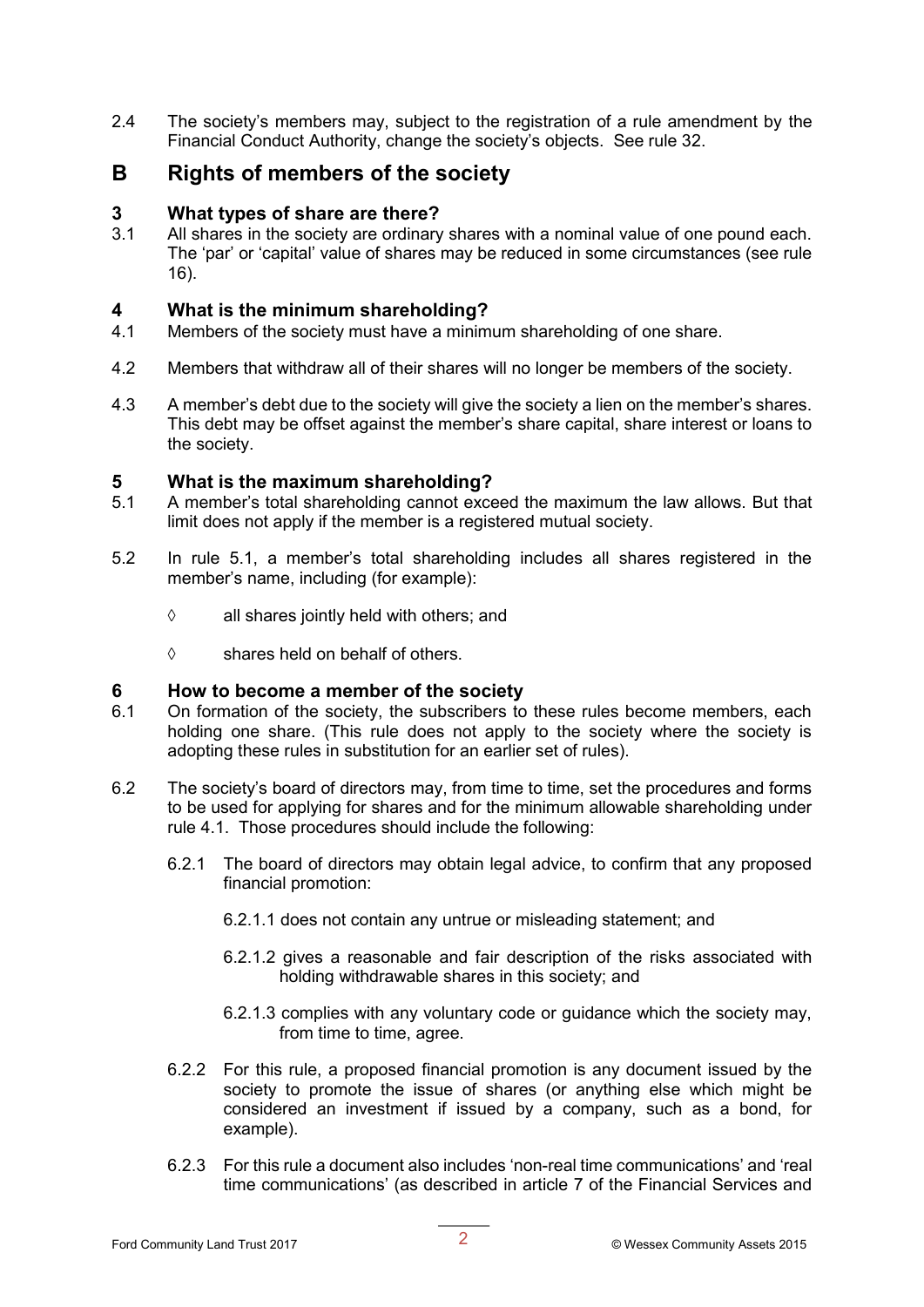Markets Act 2000 [Financial Promotion] Order 2001; SI 2001/1335), even if it is not in documentary form.

- 6.3 Members must pay one pound for each share for which they apply.
- 6.4 When shares are issued, the society will provide a share certificate in respect of those shares. At that time a member's details will be entered into the society's register of members.
- 6.5 The society may operate a share purchase instalments scheme to help members to purchase the minimum shareholding. Some legal restrictions may govern the operation of that scheme.
- 6.6 The society will take reasonable steps to verify the identification of members. The society will retain a copy of all documents seen to verify the identity of a member.

#### **7 How do members withdraw their shares?**

- 7.1 All shares are withdrawable. When members withdraw shares, the society may return the money paid for them. Subject to rule 16.1 this does not apply if the society has reduced the capital value of shares (by the board of directors passing a resolution, under rule 16.4.1). In that case the society will return only the reduced capital value of the shares.
- 7.2 If shares are withdrawn the society will pay any interest accrued to the date of withdrawal.
- 7.3 Shares may be withdrawn on 180 days' notice. All withdrawals shall be in the order in which the notices are received by the society.
- 7.4 The society may waive that notice period, or accept a shorter notice period. That will be at the sole discretion of the society's board of directors and members have no right to insist that the society should waive or reduce the normal notice period.
- 7.5 Members must return their share certificates to the society after receiving notice of withdrawal.
- 7.6 When members apply to withdraw shares, they will need to
	- $\diamond$  complete a withdrawal form (as set by the board of directors);
	- $\diamond$  comply with any procedures the board of directors may set; and
	- $\diamond$  produce evidence of identity (if not previously provided).
- 7.7 From time to time, the society may suspend (or limit) a member's right to withdraw shares.
- 7.8 There is a minimum number of members. The minimum is currently:
	- $\bullet$  two (if both members are registered mutual societies) or
	- $\bullet$  three (if any member is not a registered mutual society).

 $H_{\ldots}$ 

the society has no more than the minimum number of members…

#### *then…*

those members can withdraw some of their shares,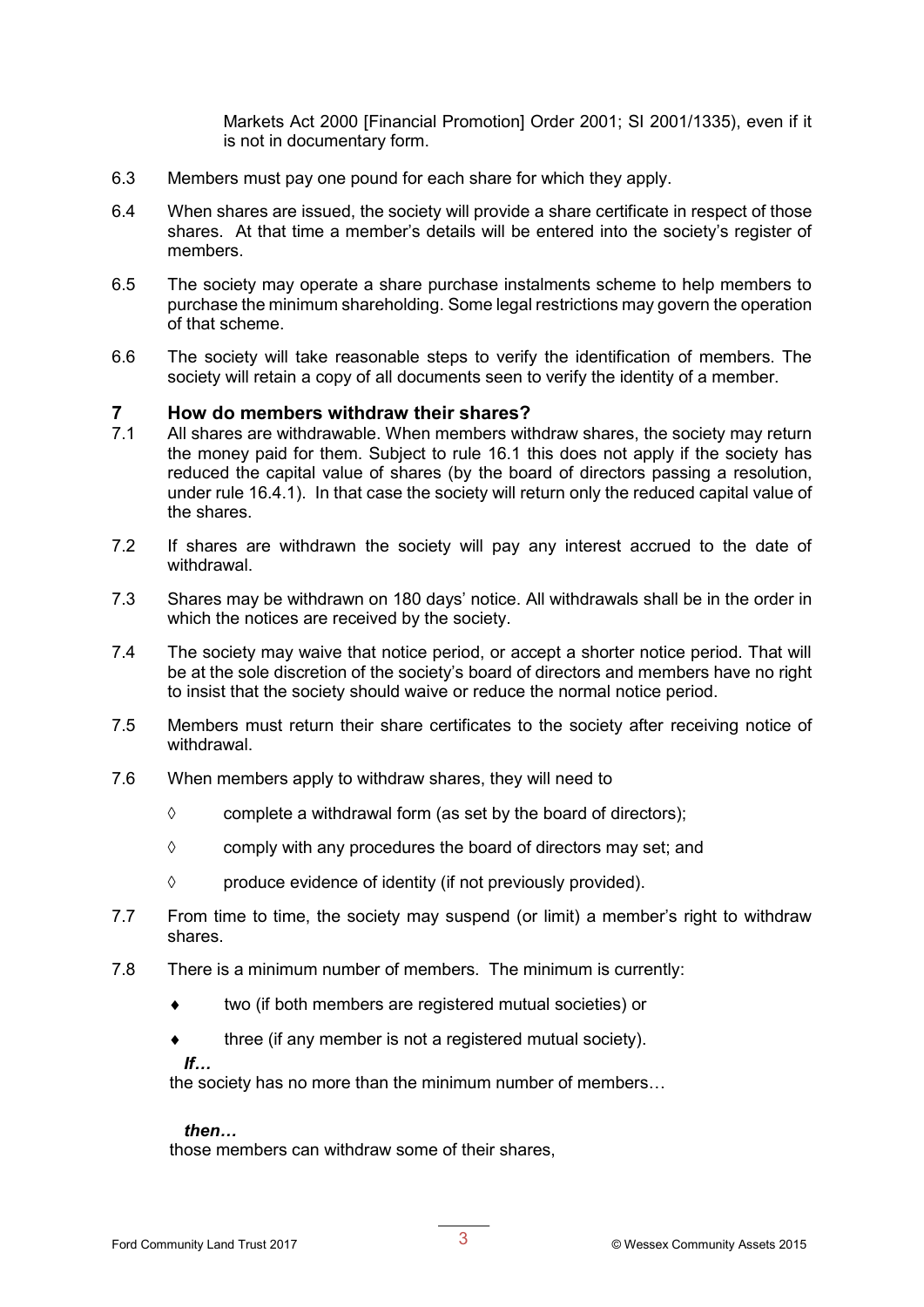*but*,

those members cannot withdraw all of their shares.

7.9 Members may end their membership of the society by withdrawing all their shares. Or, if the right to withdraw is suspended by rule 7.7, members may surrender all their shares. On surrender the board of directors may (but do not have to) pay some or all of the money paid for the shares.

#### **8 What if a member loses their share certificate?**

- 8.1 The members of the society are those whose names are on the register of members. So, at their discretion, the board of directors may allow the society to replace a lost or destroyed share certificate.
- 8.2 The board of directors may set conditions for the replacement. Members will have to meet those conditions before the society can issue the replacement.

#### **9 Can a member sell their shares?**

9.1 A member cannot transfer any of their shares to any other person.

# **10 What are a member's voting rights?**

At the society's annual general meeting (and other general meetings of the society), each member has one vote. Members will have one vote each irrespective of the number of shares they may hold.

#### **11 Can a member hold shares in joint names?**

- 11.1 A member may hold any shares in their own name. Or they may hold them jointly (with up to three others).
- 11.2 Suppose a member represents an unincorporated association (perhaps a club or society, for example). The association's shares must be held in the joint names of two or more persons. The association cannot hold shares in its own name (but the holders of its shares may ask the society to note the association's name and address in the society's register of members).
- 11.3 For voting and the payment of interest, the joint holders of a share are one shareholder and one member.
- 11.4 If a member holds a share jointly, the member and the other holders of that share may go to the society's general meetings (and speak at them). But only one of the holders of that share can vote. If the holders of the share cannot agree between them who is to vote, it will be the person named first (in the society's register of members).
- 11.5 Similarly, the society will send correspondence, notices, and the share certificate, only to the person named first (in the society's register of members), unless that person gives the society different, written, instructions.
- 11.6 Similarly, the society will pay interest only to the person named first (in the society's register of members), unless that person gives the society different, written, instructions.
- 11.7 Unless members give the society different, written, instructions, all joint holders of a share must sign an application to withdraw the share.

#### **12 Can children own shares?**

12.1 Members must be 16 years old, or older.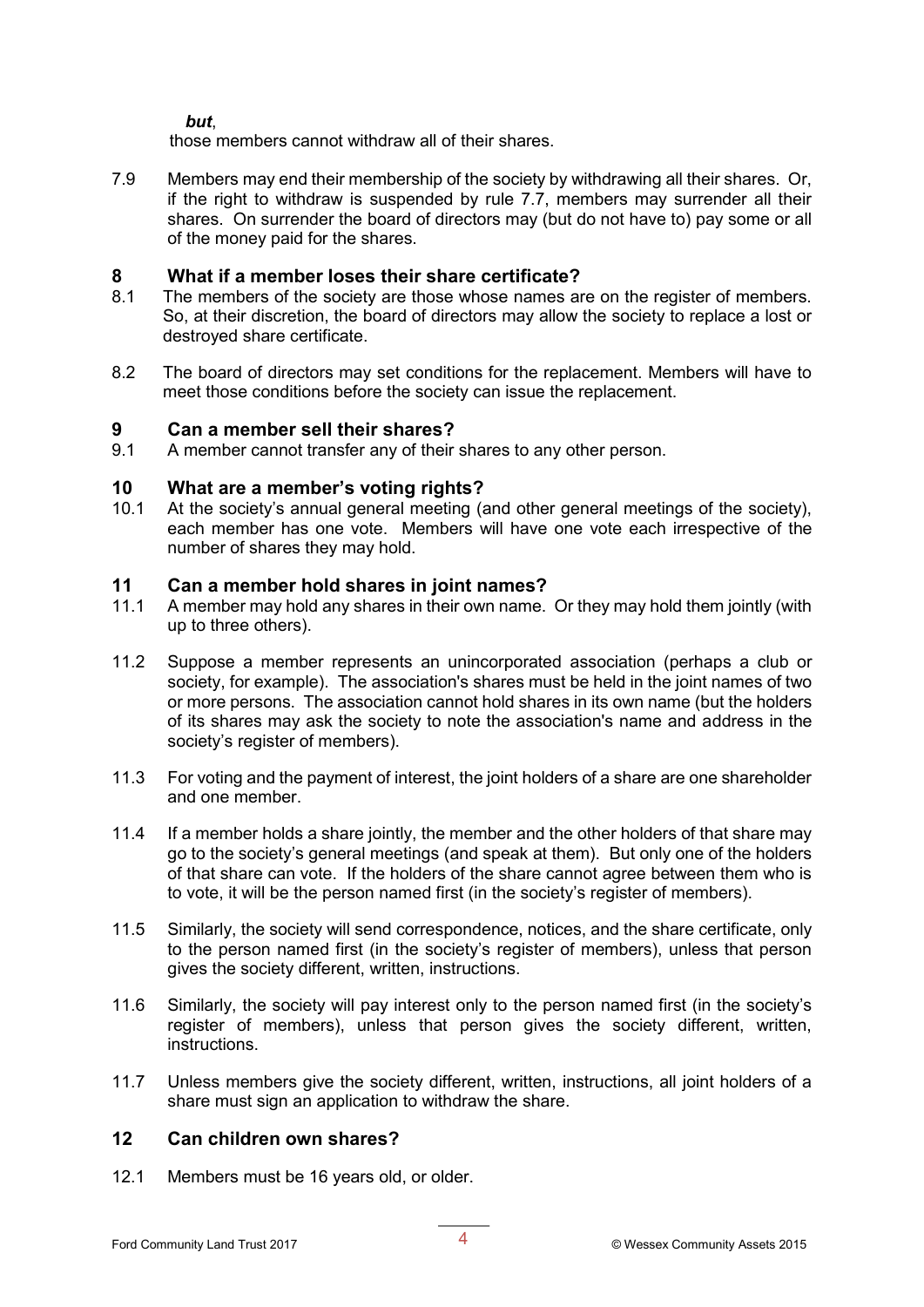12.2 A person under 16 cannot be a member. But a member can hold shares on behalf of somebody who is under 16. The society has to treat those shares as belonging to that member (and not the child), for the purposes of rule 5.1 (which sets the greatest total value of shares a member can have in their name). Following that person's  $16<sup>th</sup>$ birthday, they may become a member of the society and those shares can pass on to them.

#### **13 What happens on death, bankruptcy or mental incapacity?**

13.1 This rule 13.1 applies on the death of a member holding a share in their own name.

#### **For shareholdings of £5,000 or less:**

 $\bullet$ If the member has named a person to take the shares on their death (called the **member's nominee**),

*and*

if the shares registered in the member's name have a total value of £5,000 (or less),

*then* the society will transfer the shares to the member's nominee.

#### **For shareholdings greater than £5,000:**

• If the member has named a person to take the shares on their death (called the **member's nominee**)

*and*

• if the shares registered in the member's name have a total value of more than £5,000,

 *then* the society will transfer the shares to the member's nominee, but only for shares with a total value of £5,000. The society will decide which shares transfer to the member's nominee. The member's personal representatives will have to deal with the other remaining shares.

#### **For shareholdings where the member's nominee is younger than 16 (when they could take the shares):**

• If the member has named a person to take the shares on their death (called the member's nominee),

 *and*

if the member's nominee is younger than 16 (when they could take the shares),

 *then* the society may treat an adult (the member's nominee's mother, father, or guardian, for example) as having the rights of the member's nominee. The society will then transfer the member's shares to them. That adult must undertake to hold the shares on trust for the member's nominee.

#### **For shareholdings where the member has no nominee and the value is £5,000 or less:**

If the member has NOT named a person to take the shares on their death,

and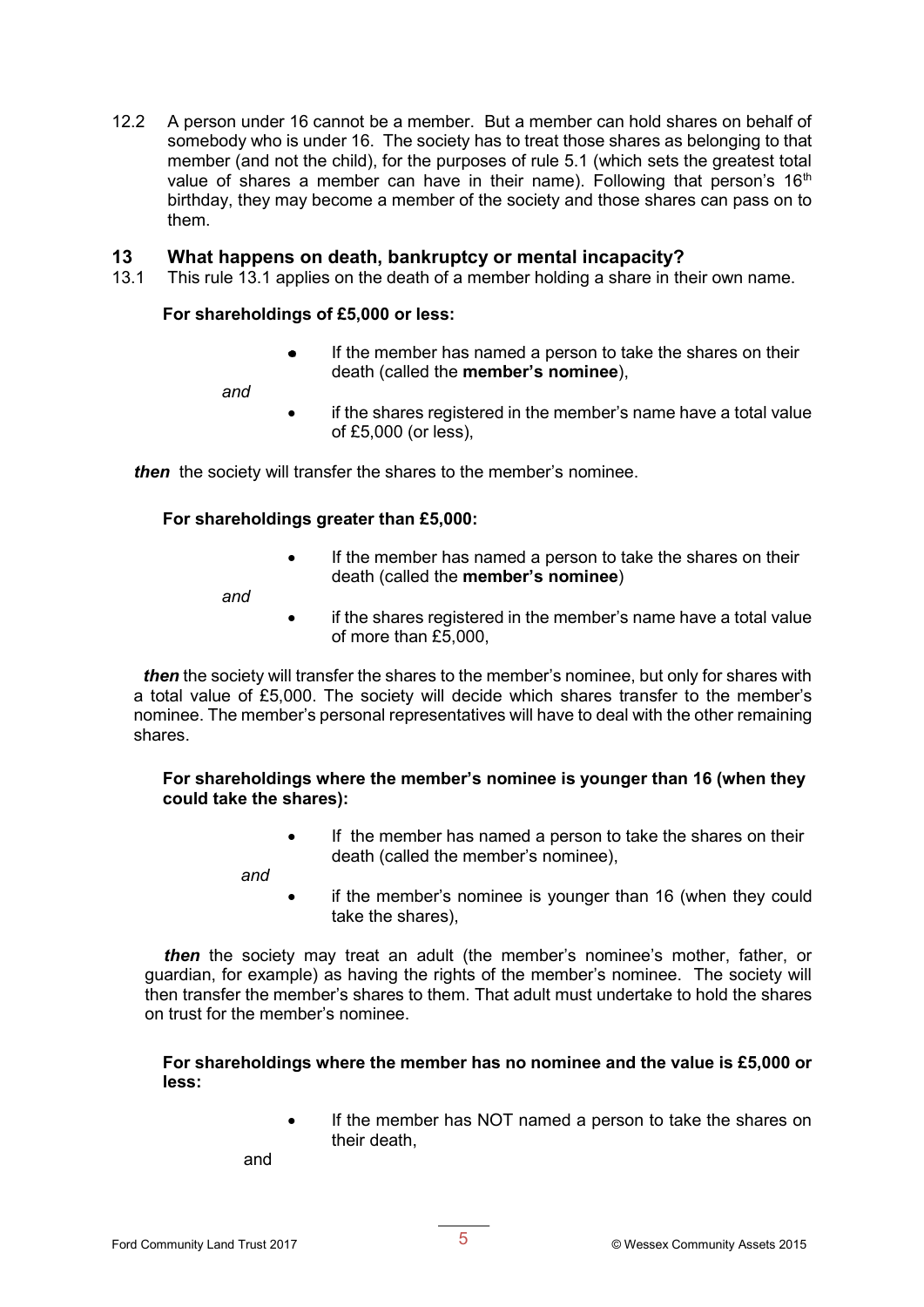• if the shares registered in the member's name (and any other interests the member may have with the society) have a total value of £5,000 (or less),

*then* the society may (at the society's discretion) transfer the shares to the person who seems to have the legal right to them (member's wife, husband, civil partner or children, for example). The society will ask for evidence of their right. The society is unable to transfer the shares to that person if the personal representative has applied for probate or letters of administration.

**For shareholdings where the member has no nominee and their personal representatives have applied for probate or letters of administration, and the value is £5,000 or less:**

> • If the member has NOT named a person to take the shares on their death, BUT their personal representatives have applied for probate or letters of administration,

and

if the shares registered in the member's name (and any other interests the member may have with the society) have a total value of £5,000 (or less),

 *then* the society will transfer the shares to the member's personal representative. The society must see the probate or letters of administration.

#### **For shareholdings where the member has no nominee and the value is greater than £5,000:**

If the member has NOT named a person to take the shares on their death,

and

if the shares registered in the member's name have a total value of more than £5,000,

 *then* the society will transfer the shares to the member's personal representative. The society must see the probate or letters of administration.

- 13.2 After the society has transferred the member's share to their personal representative, the personal representative:
	- $\diamond$  may apply to withdraw the share;
	- $\diamond$  may apply to receive any interest that may become due on the share before they withdraw it;
	- $\diamond$  but cannot exercise any other membership rights for that share.
- 13.3 Any other person to whom the society transfers a member's shares (under rule 13.1) will have all the membership rights previously enjoyed by the member.
- 13.4 This rule 13.4 applies on the death of a member who held a share jointly with others.
	- If the member has not given the society written instructions then the society will treat the surviving owner (or owners) as the only (joint) owner of that share.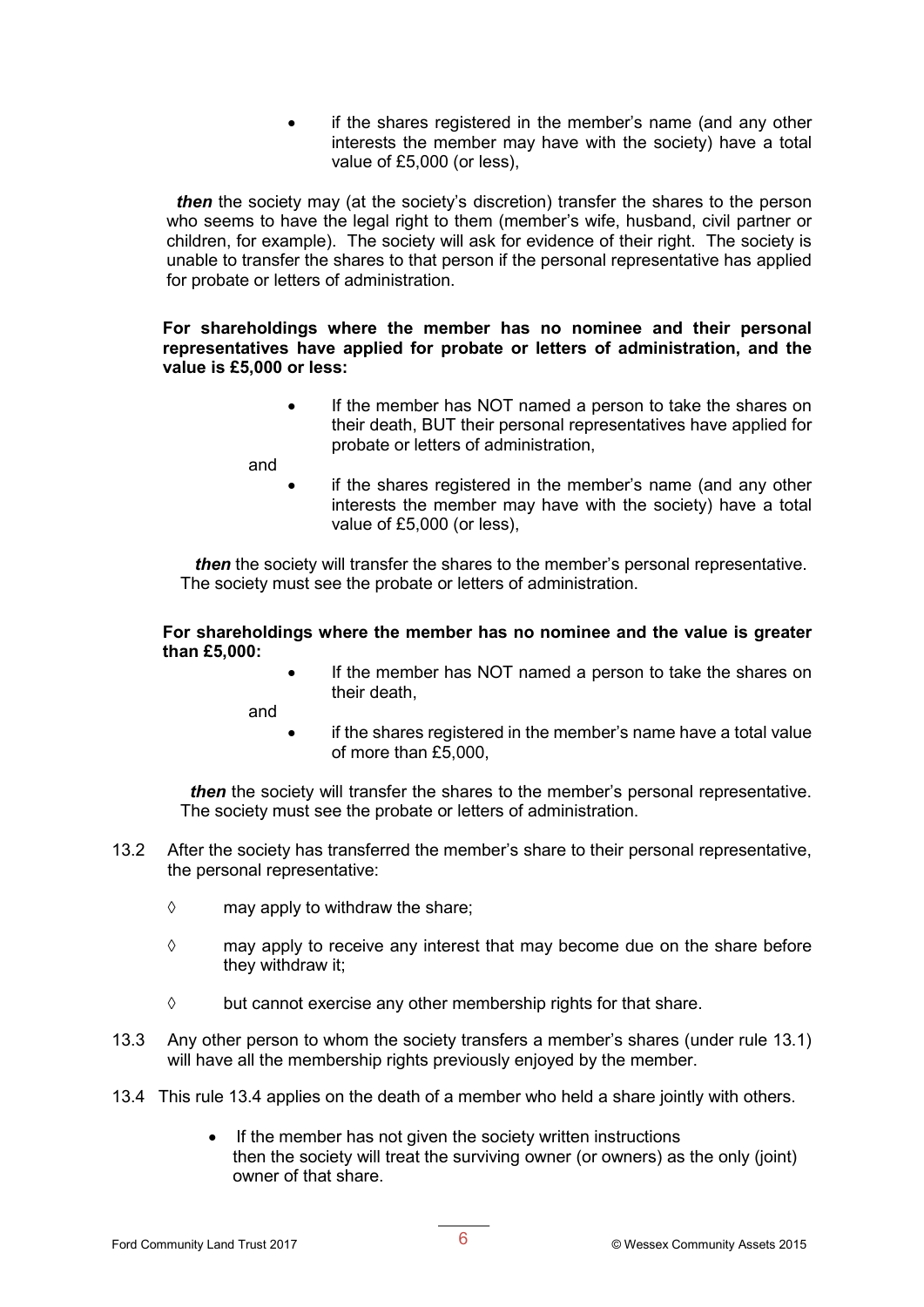- If the member has given the society written instructions to do so then rule 13.1 tells the society who to register in the member's place.
- 13.5 This rule applies to the member's replacement (the person to whom the society transfers the member's shares under rules 13.1 or 13.4). Rules 13.1 and 13.4 do not allow the member's replacement to hold (on their own or jointly, with others) shares with a total value greater than the law allows. See rule 5.1.
- 13.6 After the society receives written proof that a member is bankrupt, the trustee of their estate may apply to withdraw the share. The trustee may also then apply to receive any interest that may become due on the share before they withdraw it. The trustee cannot exercise any other membership rights for that share. This rule 13.6 applies if the share was in the member's sole name.
- 13.7 This rule 13.7 applies when the society receives written proof that a joint holder of a share is bankrupt. The society will then substitute the interest of the trustee of their estate for the name of that joint holder (in the society's register of members). The trustee will be substituted as the last named person (of the joint holders of that share) registered as holding that share. The society will automatically cancel any written instructions that vary the effect of rules 11.5, 11.6, or 11.7.
- 13.8 This rule 13.8 applies when a member (or a person claiming through a member) is mentally incapable. The board of directors should treat that individual as mentally incapable when satisfied (after considering medical evidence) that the individual is incapable, through disorder or disability of mind, of managing their own affairs.
- 13.9 When rule 13.8 applies, the board of directors should deal with the individual's donee or deputy if:
	- 13.9.1 the individual lacks capacity (as described in the Mental Capacity Act 2005) for the purposes of the Co-operative and Community Benefit Societies Act 2014; and
	- 13.9.2 there is, for that individual:
		- 13.9.2.1 a donee of an enduring power of attorney (as described in the Mental Capacity Act 2005); or
		- 13.9.2.2 a donee of a lasting power of attorney (as described in the Mental Capacity Act 2005); or
		- 13.9.2.3 a deputy, appointed by the Court of Protection; and
	- 13.9.3 that donee, or deputy has power for that individual, for the purposes of the Cooperative and Community Benefit Societies Act 2014.
- 13.10 In all other cases when rule 13.8 applies, the board of directors may pay, to any person they judge proper, the value of that individual's shares, loans and deposits with the society. But first the board of directors must be satisfied that:
	- 13.10.1 no other person has been appointed to administer that individual's property; and
	- 13.10.2 it is just and expedient to pay that person.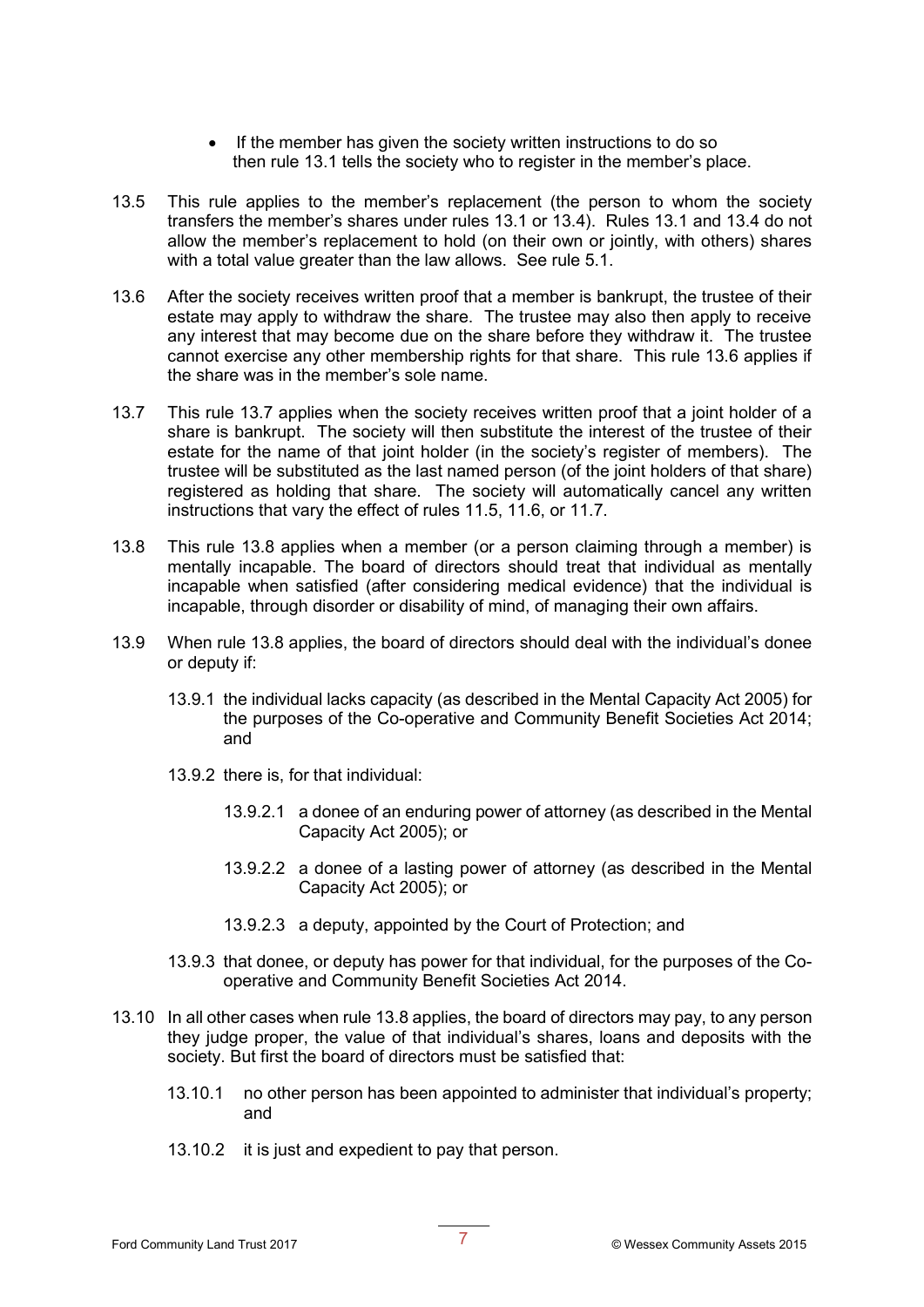#### **14 Will members get a windfall if the society converts?**

- 14.1 The society may convert itself into a company, amalgamate with another society or company, or transfer its business to another society or company. The society or company (into which the society converts, or with which it amalgamates, or to which it transfers its business) must have objects similar to those of the society. The procedures and conditions for that are in Part 9 of the Co-operative and Community Benefit Societies Act 2014.
- 14.2 Members are not to benefit financially if the society converts, or transfers its business or is wound up (see rule 33.5). The society may make it a condition of membership that members sign a contract with the society prior to becoming a member, in such form as the society's board of directors require, by which members give up any personal financial benefit from conversion, or transfer, or winding up.

#### **15 Will the society pay interest on shares?**

- 15.1 The society may use its property and profits only to promote its objects. The society will not pay members any dividend, bonus or other share in profits.
- 15.2 Rule 15.1 does not prevent the society from paying interest on shares. The board of directors will set the rate of interest (if any). It will be a variable interest rate. Subject to the agreement of members at an AGM, the board of directors may decide to pay interest to members on their shares by issuing further shares.
- 15.3 The society will not pay a rate of interest that is higher than needed to fund the society's activities. In setting the rate, the board of directors will take particular account of the society's intention to provide an opportunity for public-spirited people and organisations to contribute financially to the community, with the expectation of a social return, rather than personal financial reward.
- 15.4 The society will calculate the interest on the money paid for the shares (unless their capital value has been written down under rule 16.4.1). While shares are written down under rule 16.4.1 the society will calculate the interest on that written down value.
- 15.5 Rule 15.1 does not prevent the society from setting aside a reserve fund. The society's board of directors are to decide how much is to be transferred to the reserve fund. The reserve fund may be used to meet any contingency which affects the society's business. But, before the society can use the reserve fund:
	- 15.5.1 the board of directors have to recommend its use to a general meeting of members; and
	- 15.5.2 the general meeting must approve its use (by a simple majority).
- 15.6 Rule 15.1 does not prevent the society from paying money to support:
	- 15.6.1 educational purposes; and
	- 15.6.2 charitable purposes.
- 15.7 The board of directors may propose payments authorised by rule 15.6. But, before the society can make the payment:
	- 15.7.1 the board of directors have to recommend it to a general meeting of members; and
	- 15.7.2 the general meeting must approve it (by a simple majority).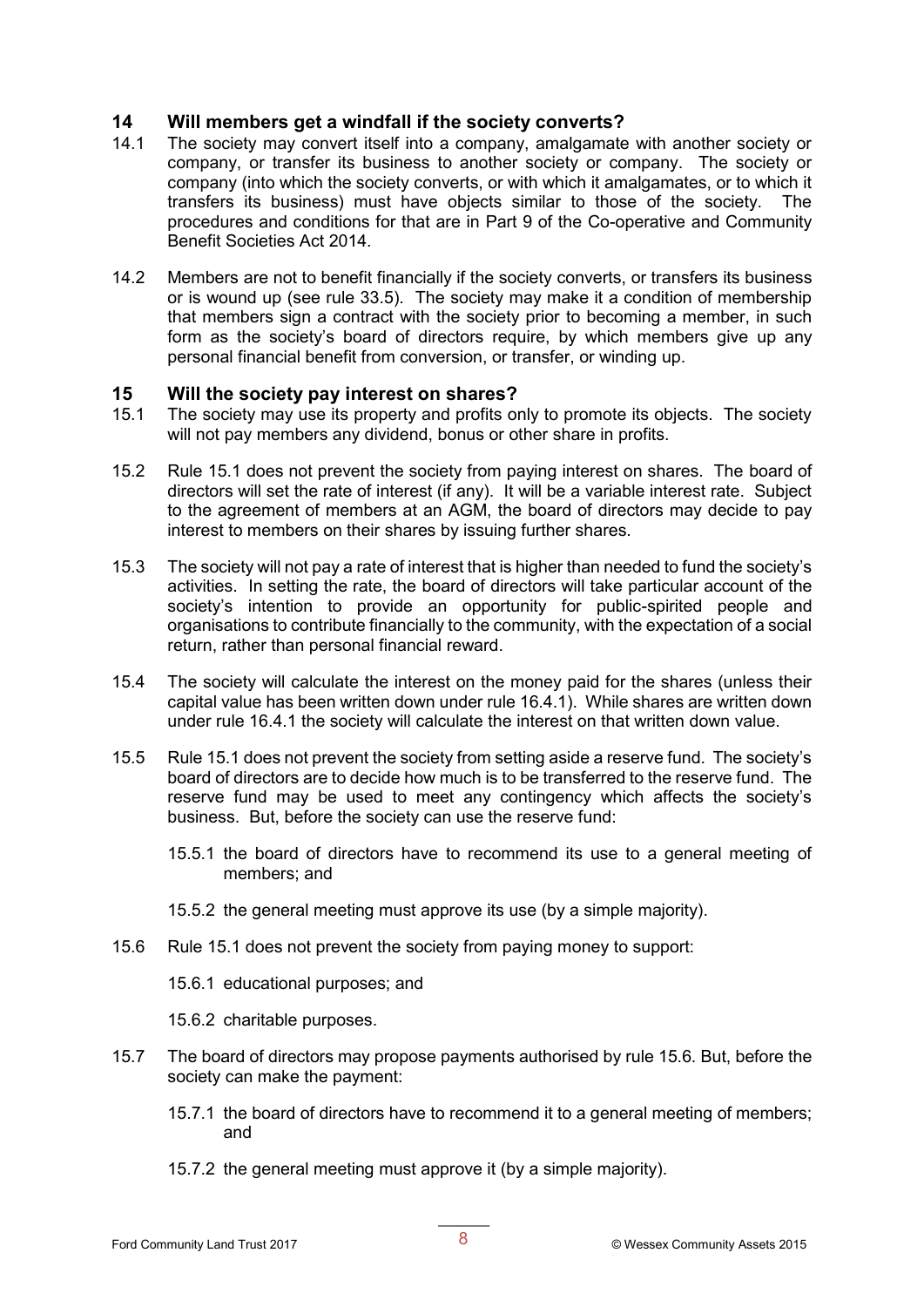- 15.8 Rule 15.1 does not prevent the society from paying (in good faith):
	- 15.8.1 (at a reasonable and proper rate) for services rendered to the society by any of its employees, officers or members, and reimbursement of their expenses; and
	- 15.8.2 (at a reasonable and proper rate) rent, for premises let to the society by any of its employees or officers.

#### **16 Can members have their shares taken from them?**

- 16.1 The society may reduce the value of shares if the society's liabilities (plus issued share capital) become more than the value of the society's assets. The circumstances in which this may happen are described below (in rules 16.2 to 16.4). Those rules 16.2 to 16.4 also describe the procedures the society must follow to do that.
- 16.2 If the board of directors believe that the society's liabilities (plus issued share capital) may be more than the value of the society's assets they then may instruct accountants to report to them. The accountants may be the society's auditors, or they may be independent qualified accountants.
- 16.3 If the accountants appointed under rule 16.2 report to the board of directors that the society's liabilities (plus issued share capital) are more than the value of the society's assets the board of directors may then decide to apportion the excess liabilities (or part of them) among the shareholders. When the excess liabilities are apportioned, the total of the excess will be apportioned among the shareholders in proportion to the total nominal value of shares held by each member. The total nominal value, for these purposes, will be taken to be that at the close of business on the date of the apportionment.
- 16.4 If the board of directors resolve to apportion the society's excess liabilities in accordance with rule 16.3 they must then resolve:
	- 16.4.1 That the capital value of each share then in issue is reduced accordingly, but:
		- 16.4.1.1 the society shall not reduce the capital value of any share below zero (that is to say a member will not owe any money to the society); and
		- 16.4.1.2 the society may restore the capital value, by a similar procedure to that described in rules 16.2 to 16.4 (but only where the value of the society's assets is more than the liabilities [plus nominal issued share capital]); and
		- 16.4.1.3 if the society restores the capital value, the society shall not increase it above one pound; and
		- 16.4.1.4 all shares the society may issue later (after the society has reduced the capital value of any shares) are to be issued at par (and for a nominal value of one pound each).

#### **17 Nominee shareholdings**

- 17.1 The board of directors may approve a person as an Approved Nominee. The board of directors may impose conditions when it approves an Approved Nominee, and may later vary them and add new conditions. For example, the board of directors may wish to ensure that:
	- 17.1.1 the Approved Nominee is a fit and proper person to represent members of the society; and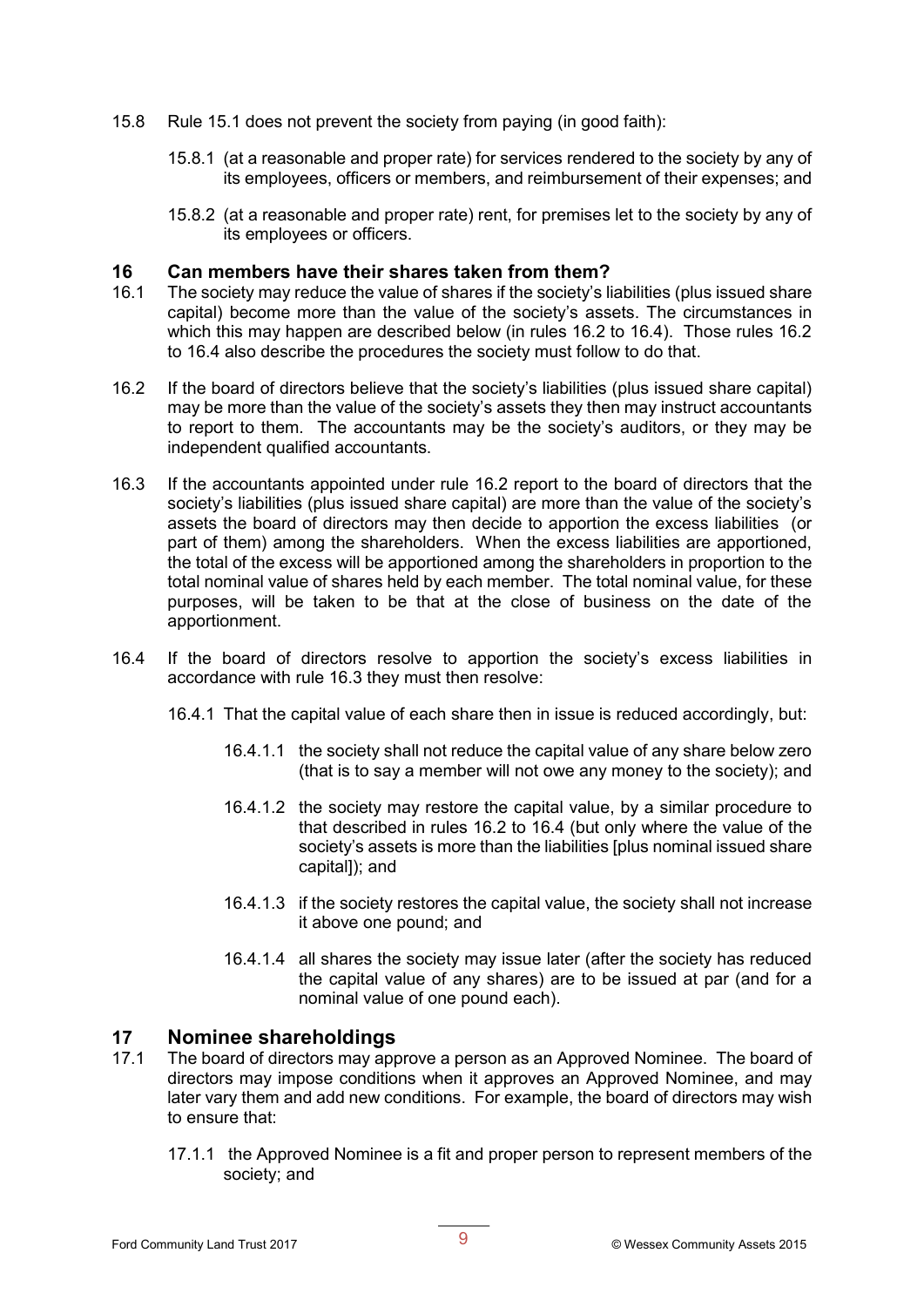- 17.1.2 the Approved Nominee is operating effective identification and moneylaundering procedures at least equivalent to those operated by the society; and
- 17.1.3 the Approved Nominee will, on request, give full identification information about any member it represents; and
- 17.1.4 the Approved Nominee gives prospective members a reasonable and fair description of the risks associated with holding withdrawable shares in this society.
- 17.2 The board of directors may not approve more than five Approved Nominees at any time.
- 17.3 An Approved Nominee may apply for membership of the society on its own behalf, or on behalf of others. When applying for membership on behalf of another, the Approved Nominee must name that other, and identify the number of shares for which that other is applying.
- 17.4 When the board of directors approve an application for shares by an Approved Nominee (acting as such), the society will enter the member in its register of members, and issue the share certificate as: '*[name of Approved Nominee] re [name of member]*'. The society will enter the address of the Approved Nominee as the address of that member for those shares.
- 17.5 For the purposes of rules 5.1 and 7.8, each member represented by the Approved Nominee is a separate member and their shareholding through the Approved Nominee is treated as part of their total shareholding. The Approved Nominee itself (if it owns shares other than on behalf of others) is a separate member.
- 17.6 For the purposes of rule 7.3, an Approved Nominee may give notice on behalf of a member it represents (but only for those shares registered in its name on behalf of that member).
- 17.7 The society will return capital and pay interest payable under rule 15.2 to the Approved Nominee on behalf of the members it represents (but only for those shares registered in its name on behalf of those members).
- 17.8 For the purposes of rules 28 and 29, the society need give only one notice to an Approved Nominee, with one set of papers, and that is regarded as good notice of the general meeting, to the Approved Nominee and each member it represents (for all shares owned by that member).
- 17.9 At general meetings the Approved Nominee is automatically the proxy of each member it represents, without the need for any further proxy form. In counting for the quorum at a general meeting, each member represented by the Approved Nominee is regarded as present.
- 17.10 At general meetings, the Approved Nominee does not have to cast all votes under its control in the same manner. So, for example, some of its block of votes may be cast for a particular resolution, some against, and some might abstain. Nothing in these rules gives any member or officer of the society any right to compel the Approved Nominee to disclose why it has cast the votes under its control in any particular way.
- 17.11 An Approved Nominee must give this information to the society on each occasion that it casts any of its block of votes: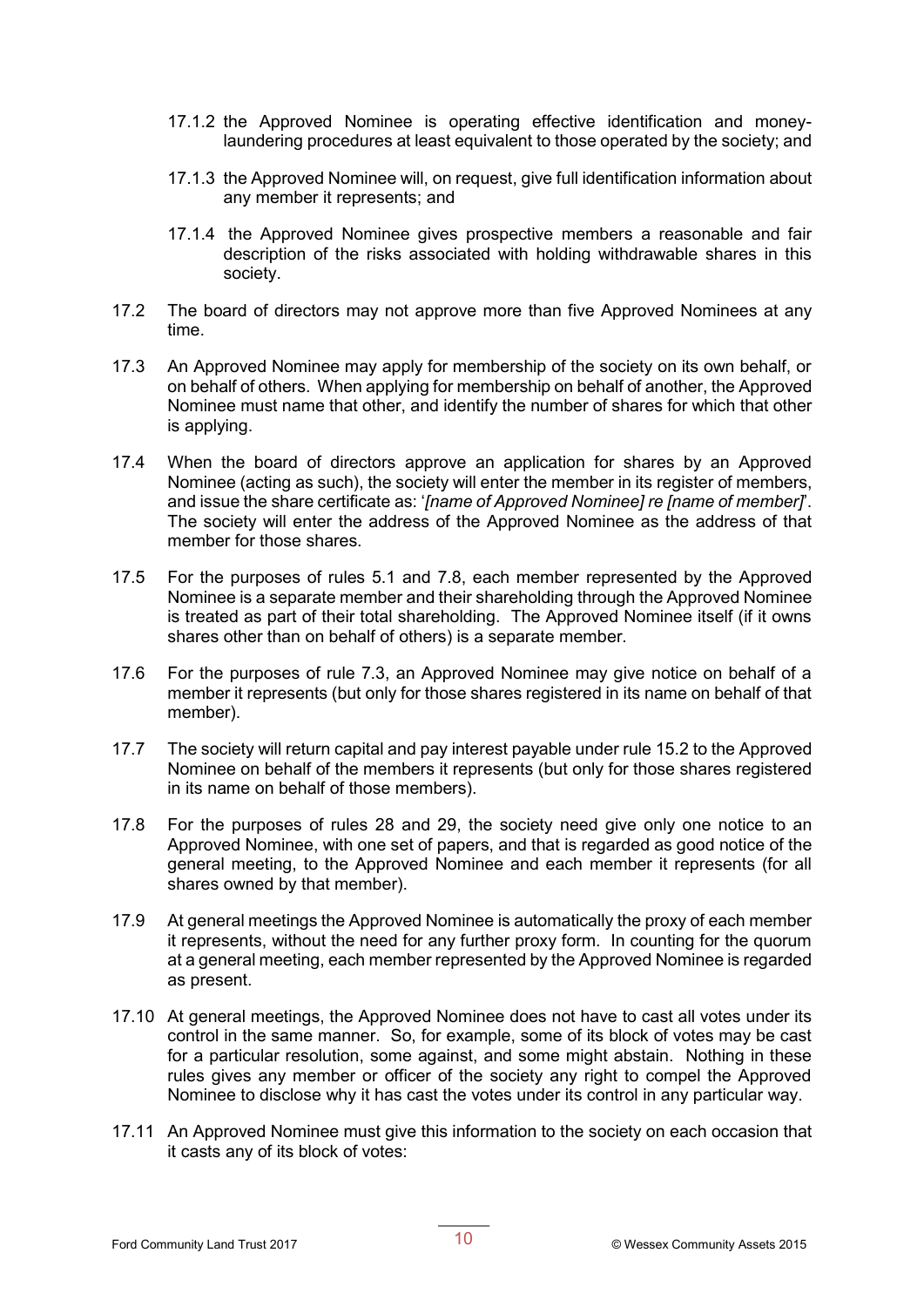- 17.11.1 the total number of votes in its block.
- 17.11.2 the number of votes it is casting for the motion.
- 17.11.3 the number of votes it is casting against the motion.
- 17.11.4 the number of abstentions from its block (all members whom it represents, but who are not voting for or against the motion).
- 17.11.5 its net vote (the difference between the number of votes it is casting for the motion and the number it is casting against the motion).
- 17.12 The size of the block of votes cast by any Approved Nominee is limited. The net vote cast by an Approved Nominee for or against any motion is counted as no more than the lower of:
	- 17.12.1 That Approved Nominee's net vote on that motion.
	- 17.12.2 Such number of votes as constitutes 5% of the total votes cast for and against the motion. In counting the total votes cast for and against the motion the society must count the net vote of each Approved Nominee voting (each limited to 5% of the total). In counting the total votes cast for and against the motion, the society must not count any abstentions.
- 17.13 The society may terminate the approval of the Approved Nominee on reasonable notice following failure to comply with any condition applied by the society. The Approved Nominee is then treated as having given notice to withdraw all shares it holds (for itself and on behalf of others).

### **C Management of the society**

#### **18 The directors**

- 18.1 The people nominated (as directors) by the subscribers to these rules became the first directors of the society, when it was formed. (This rule does not apply to the society where the society is adopting these rules in substitution for an earlier set of rules).
- 18.2 The directors:
	- $\diamond$  manage the business of the society;
	- $\diamond$  may (at any board meeting at which there is a quorum) exercise any of the society's powers;
	- $\diamond$  may delegate any of their powers to a committee (of 2 or more directors);
	- $\diamond$  may delegate any of their powers to a sole director;
	- $\Diamond$  may appoint any person to act as the agent of the society (and they may authorise that person to delegate their powers).
- 18.3 The society has a minimum of three directors (see also rule 18.7). If the number falls below this minimum the remaining director/s may appoint directors.
- 18.4 The directors on the society's board are appointed by members at the annual general meeting. All candidates for a director's position must find members to act as a proposer and seconder and then declare their intention to stand for the board 14 days before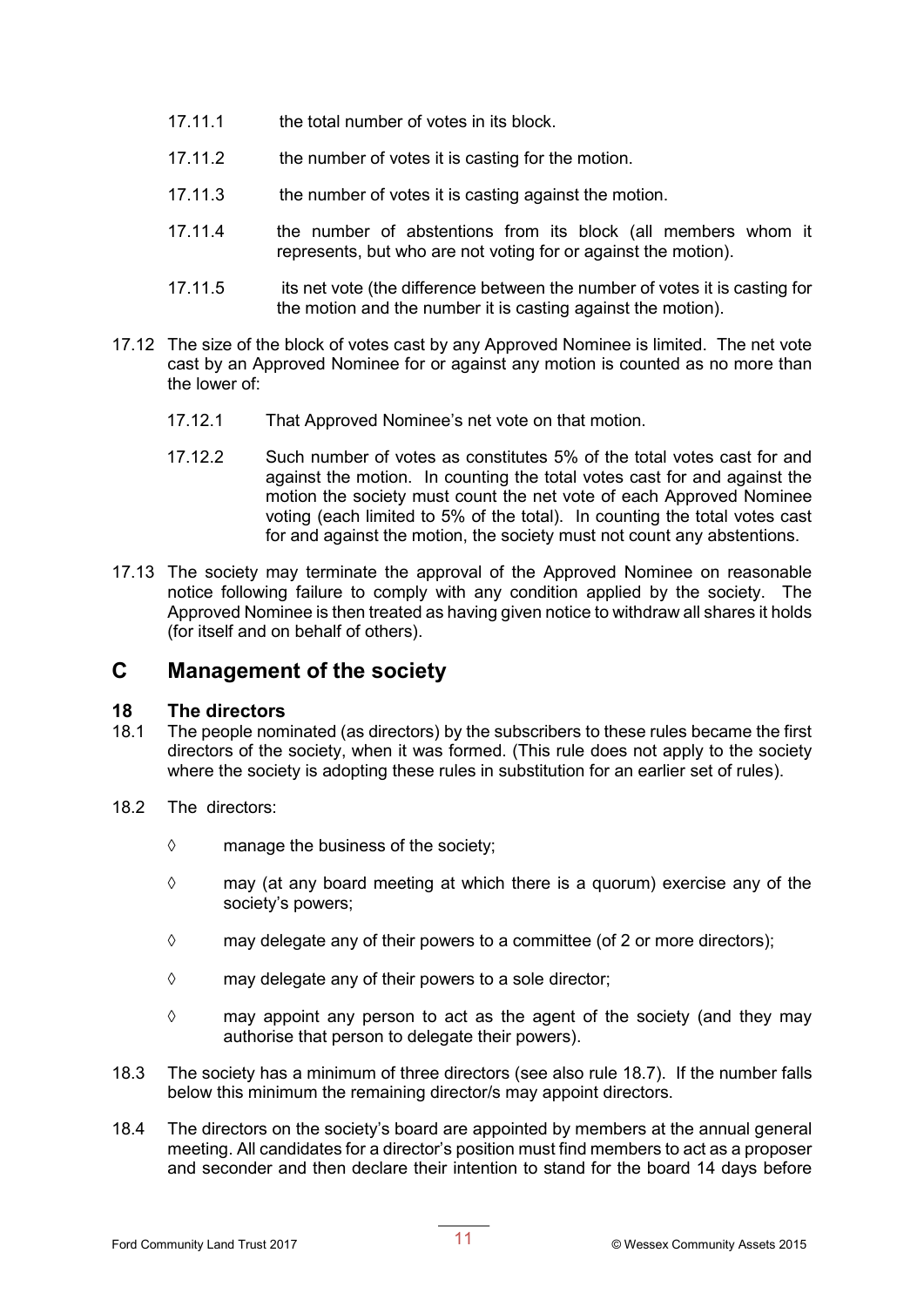the annual general meeting. Between annual general meetings, the board of directors may appoint a director either:

18.4.1 to fill a vacancy; or

18.4.2 as an additional director.

- 18.5 Directors appointed by the board of directors must stand down at the end of the next annual general meeting. The members may reappoint them, at that annual general meeting.
- 18.6 The society will hold a special general meeting within six months after the society is formed. The directors appointed by the subscribers to these rules (see rule 18.1) must stand down at the end of that special general meeting. The members may reappoint them, at that special general meeting. (This rule does not apply to the society where the society is adopting these rules in substitution for an earlier set of rules).
- 18.7 The members may increase the minimum number of directors (by changing rule 18.3, but any such increase would only take effect once an appropriate rule amendment had been registered by the Financial Conduct Authority).
- 18.8 Directors do not have to be members of the society. Directors may be members of the society. Directors must be individuals
- 18.9 A director, chief executive or secretary cannot be appointed if they are (and must stand down if they become):
	- $\diamond$  bankrupt; or
	- $\diamond$  convicted of an offence of dishonesty; or
	- $\diamond$  convicted of another offence (which, in the board of directors' opinion, makes them unsuitable to hold office); or
	- $\diamond$  disqualified from acting as a director (under the Company Directors Disqualification Act 1986); or
	- $\diamond$  unable to conduct requiated activities on behalf of another organisation because the Prudential Regulation Authority (PRA) withdraws their approval (under the Financial Services and Markets Act 2000 (FSMA)); or
	- $\diamond$  unable to conduct regulated activities because the PRA makes a prohibition order against them (under FSMA); or
	- $\diamond$  (in the board of directors' opinion) physically or mentally unable to carry out their duties properly.
- 18.10 Directors must stand down if:
	- 18.10.1 without good reason and without the board of directors' permission they fail to attend three board meetings in a row;
	- 18.10.2 the board of directors resolves that they should be removed.
- 18.11 The society can pay its directors, but only if the members approve the basis for the payments.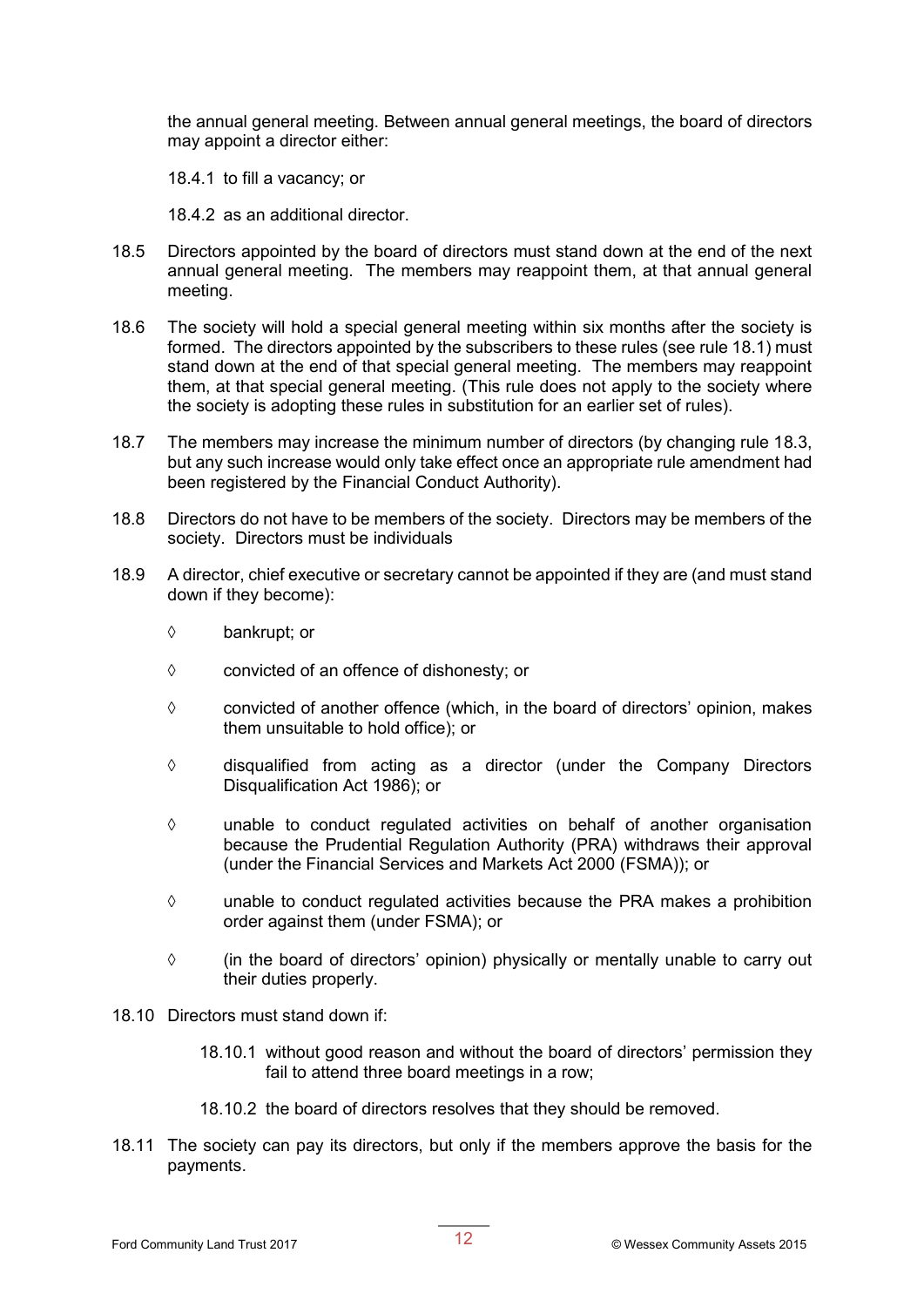18.12 The society will take reasonable steps to verify the identification of directors. The society will retain a copy of all documents seen to verify the identity of a director.

## **19 Retirement by rotation**

- At least one third of the directors appointed by the members must stand down (as well as any directors who must stand down under rule 18.5), at each annual general meeting. The members may reappoint them, at that annual general meeting. If any director is not reappointed, they will stand down at the end of the annual general meeting.
- 19.2 The directors who stand down, at an annual general meeting, will be those directors who have held office for the longest time (since their appointment, or last reappointment). The chair may decide, by drawing lots, who is to be treated as in office for the longest time, if more than one director was appointed or reappointed on the same day.

#### **20 The secretary**

- 20.1 The board of directors appoints the secretary. The secretary may be a director.
- 20.2 The board of directors may remove the secretary.
- 20.3 The secretary is responsible for preparing and sending all returns to be made to the Financial Conduct Authority.

#### **21 Co-opted board members**

- 21.1 The board of directors may co-opt board members.
- 21.2 Co-opted board members:
	- $\diamond$  need not be members of the society (but the board of directors may require that they be members of the society);
	- $\diamond$  may attend board meetings (unless the board of directors decide that they may not);
	- $\diamond$  may speak at board meetings (unless the board of directors decide that they may not);
	- $\diamond$  may not vote at board meetings;
	- $\diamond$  must stand down at the next annual general meeting (but the board of directors may reappoint them).

#### **22 Board meetings**

- 22.1 Two directors are a quorum for board meetings (unless the board of directors decide on a higher number).
- 22.2 Any director may request the secretary to call a board meeting.
- 22.3 The secretary must call a board meeting on request from a director.

#### **23 Decisions of the board of directors**

23.1 The board of directors may make decisions by a majority vote. The chair has a casting vote if votes are equal.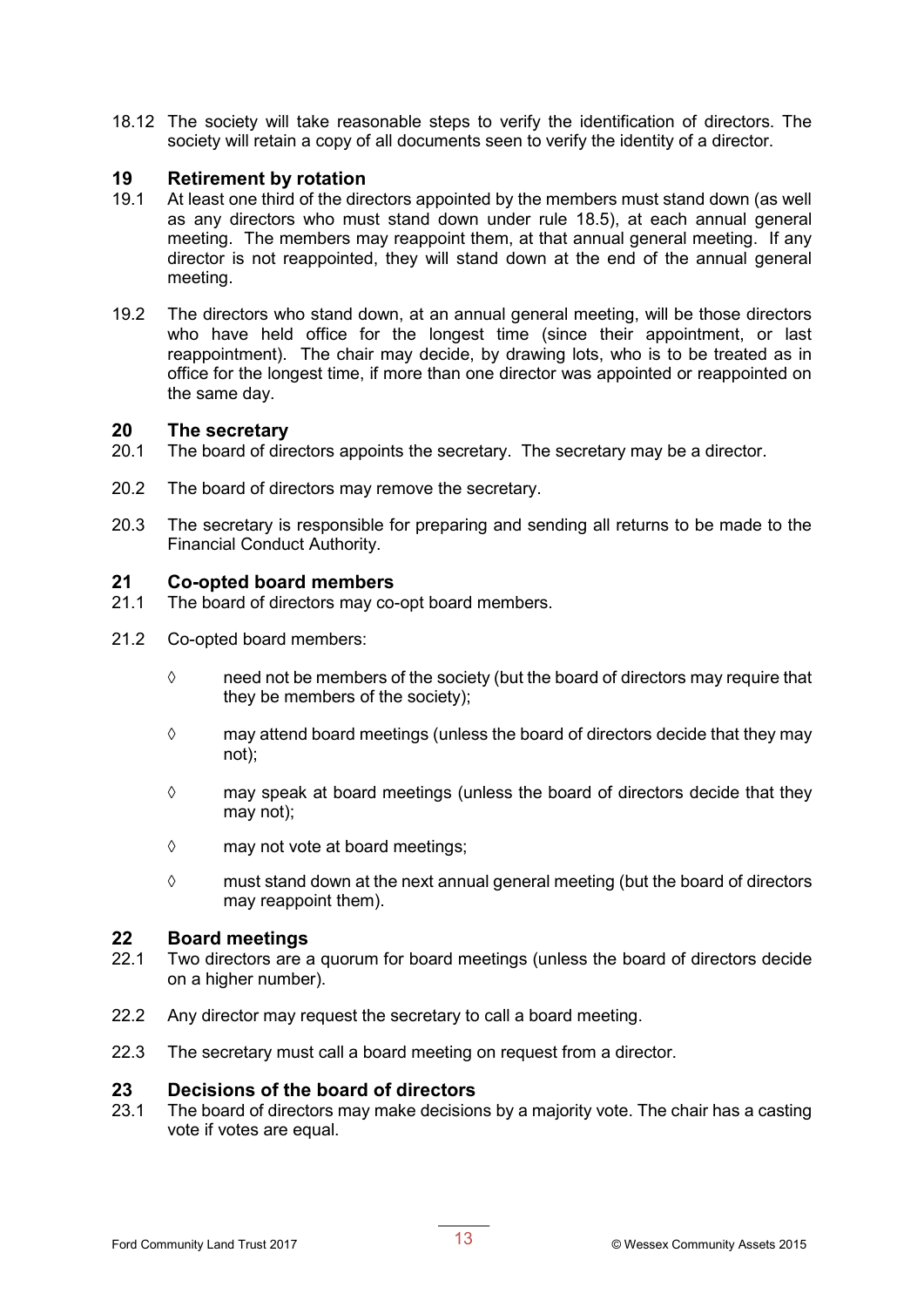- 23.2 The board of directors may appoint any director to chair board meetings generally, or to chair a particular board meeting.
- 23.3 The board of directors may make any decision by signing a written resolution, rather than at a board meeting. All directors must sign the resolution for it to be effective.
- 23.4 This rule 23.4 applies to rules 23.3. The directors need sign only a copy of the text of the resolution. They do not each have to sign the same piece of paper.

#### **24 Directors' interests**

24.1 Directors must disclose – to the full board – any material interest they may have in any matter being considered by the board of directors. The director may not then:

24.1.1 be treated as part of the quorum of the meeting discussing that matter; or

24.1.2 vote on that matter.

- 24.2 Directors may disclose their interest by a general notice giving details of their interest in transactions of a particular nature, or with a particular person.
- 24.3 For the purposes of rule 24.1, a director need not disclose an interest:
	- 24.3.1 that does not conflict with the interests of the society; or
	- 24.3.2 that arises out of the director's membership (or proposed membership) of the society; or
	- 24.3.3 which for good reasons the director does not know about.
- 24.4 For the purposes of rule 24.1, a director must disclose an interest:

24.4.1 even if it is an indirect interest; or

24.4.2 of a person 'connected' with him (see rule 39.2).

- 24.5 Before any meeting of the board of directors, the chair may decide whether a director (other than himself) has a material interest in the matter to be discussed. The chair's ruling is final.
- 24.6 A director who complies with rule 24.1 will not be treated as in breach of any duty of good faith to the society, to the extent that they have made a fair disclosure of their interest.

#### **25 Indemnity for directors**

- 25.1 The society may maintain insurance for the benefit of its directors, secretary, auditors and other officers, against liabilities they may incur:
	- 25.1.1 in the performance of their duties; or
	- 25.1.2 in defending themselves (successfully) against any proceedings (criminal or civil) for breach of duty.
- 25.2 The society will indemnify its directors, secretary, auditors and other officers against:

25.2.1 any liability they may incur in the performance of their duties; and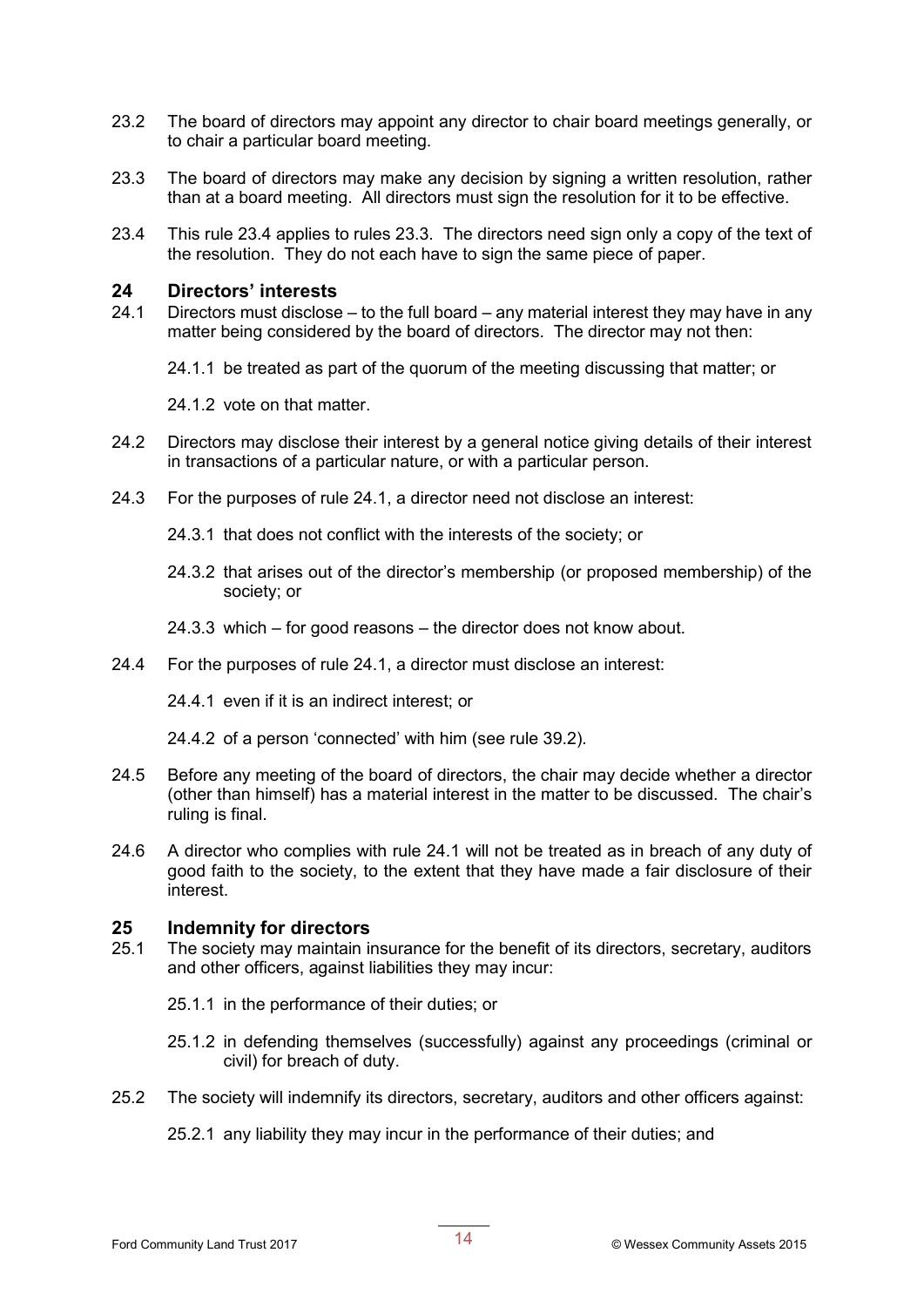25.2.2 in defending themselves (successfully) against any proceedings (criminal or civil) for breach of duty.

## **26 Audit and accounts**

- Every year and within the period prescribed by statute, the secretary shall send to the Financial Conduct Authority the annual return, in the form prescribed by the Authority, relating to its affairs for the period required under the Co-operative and Community Benefit Societies Act 2014 to be included in the return together with:
	- 26.1.1 a copy of the report by the auditor on the society's accounts for the period included in the return or with a copy of such other report (if any) as is required by statute for such period; and
	- 26.1.2 a copy of each balance sheet made during that period and of the report (if any) of the auditor or other appropriate person on that balance sheet as required by statute.
- 26.2 The members shall vote annually, as allowed by the Co-operative and Community Benefit Societies Act 2014, at a general meeting, to have, when necessary in law, or where the membership require, an audit carried out by a registered auditor, or unaudited accounts, where the conditions for such prevail.
- 26.3 If a full audit or a report is required, a person who is a qualified auditor under Part 7 of the Co-operative and Community Benefit Societies Act 2014 shall be appointed.
- 26.4 The qualified or lay auditors, if so appointed, shall not be officers or servants of the society and nor shall they be partners of, or in the employment of, or employ, an officer or servant of the society.
- 26.5 Lay auditors shall be chosen by the board of directors from the general membership and/or others.
- 26.6 If the membership vote for unaudited accounts, the society's Income/Expenditure Ledger shall be scrutinised by the secretary and directors of the society only and signed, as a true record, by the secretary and two directors of the society or such other number as may be required by legislation. An Income/Expenditure report will be prepared to present to the society's members at each Annual General Meeting.
- 26.7 The board of directors may appoint an auditor if, for any reason, there is no auditor.
- 26.8 The auditor may not be a person whom Part 7 of the Co-operative and Community Benefit Societies Act 2014 prevents from being appointed as an auditor.
- 26.9 The auditor may be removed by the procedure in Part 7 of the Co-operative and Community Benefit Societies Act 2014.

#### **27 The seal of the society**

- 27.1 If the society has a seal with the society's name on it then...
	- 27.1.1 The secretary of the society keeps the seal.
	- 27.1.2 The society needs the authority of a board of directors' resolution to use the seal.
	- 27.1.3 When the society seals a document, the seal must be countersigned by either:
		- 27.1.3.1 a director and the secretary of the society; or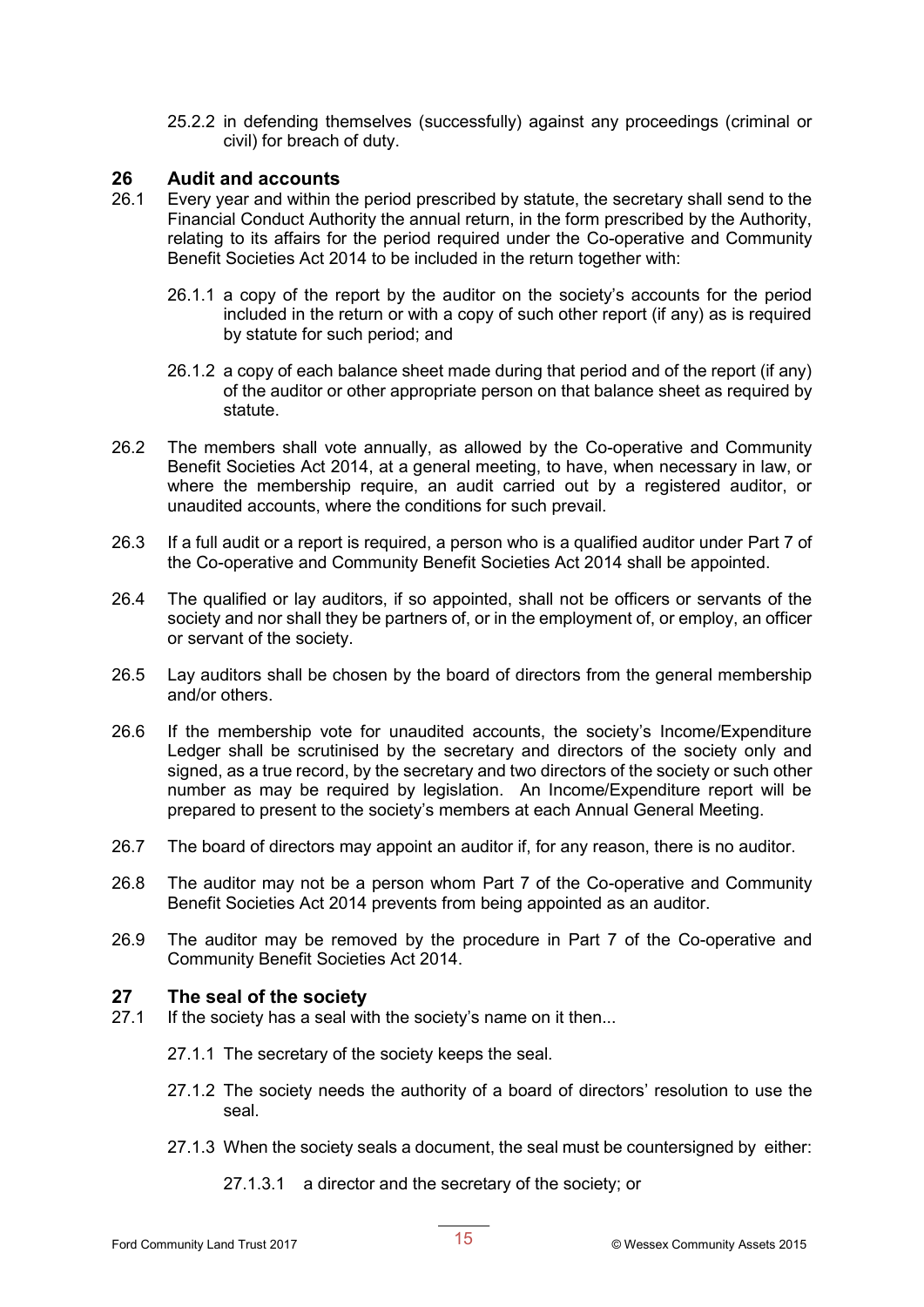27.1.3.2 two directors of the society.

### **D Meetings of members**

#### **28 The annual general meeting**

- 28.1 The society will hold an annual general meeting of its members in each calendar year. The society will hold each annual general meeting 12 months after the previous one, but this need not be on the anniversary of the previous meeting but must be held within three months before or after that anniversary. The board of directors will call the annual general meeting.
- 28.2 The society will hold its first annual general meeting within 15 months after the society is formed (but it need not be in the calendar year in which the society is formed). (This rule does not apply to the society where the society is adopting these rules in substitution for an earlier set of rules).
- 28.3 The society will give members (and its auditors) at least 21 clear days' notice of the annual general meeting. The notice shall include-
	- fiscal accounts:
	- request for members' resolutions to be received by the society at least 14 days before the AGM;
	- application form for prospective board members to be received by the society at least 14 days before the AGM.
- 28.4 The business for the annual general meeting is:
	- $\diamond$  approval of the minutes of the last annual general meeting (and any more recent special general meeting);
	- $\diamond$  the directors' report;
	- $\diamond$  approval of the accounts and any auditor's report;
	- $\diamond$  vote on audit exemption or auditor appointment;
	- $\diamond$  approval of any alterations or additions to any standing orders;
	- $\diamond$  resolutions tabled by members for the AGM;
	- $\Diamond$  election of directors:
	- $\diamond$  any other business.

#### **29 Special general meetings**

- 29.1 A special general meeting is any general meeting of members, which is not an annual general meeting.
- 29.2 The board of directors may decide to call a special general meeting.
- 29.3 The society will give members (and its auditors) at least 21 clear days' notice of a special general meeting. The only business the society can do at that meeting is that which is identified in the notice.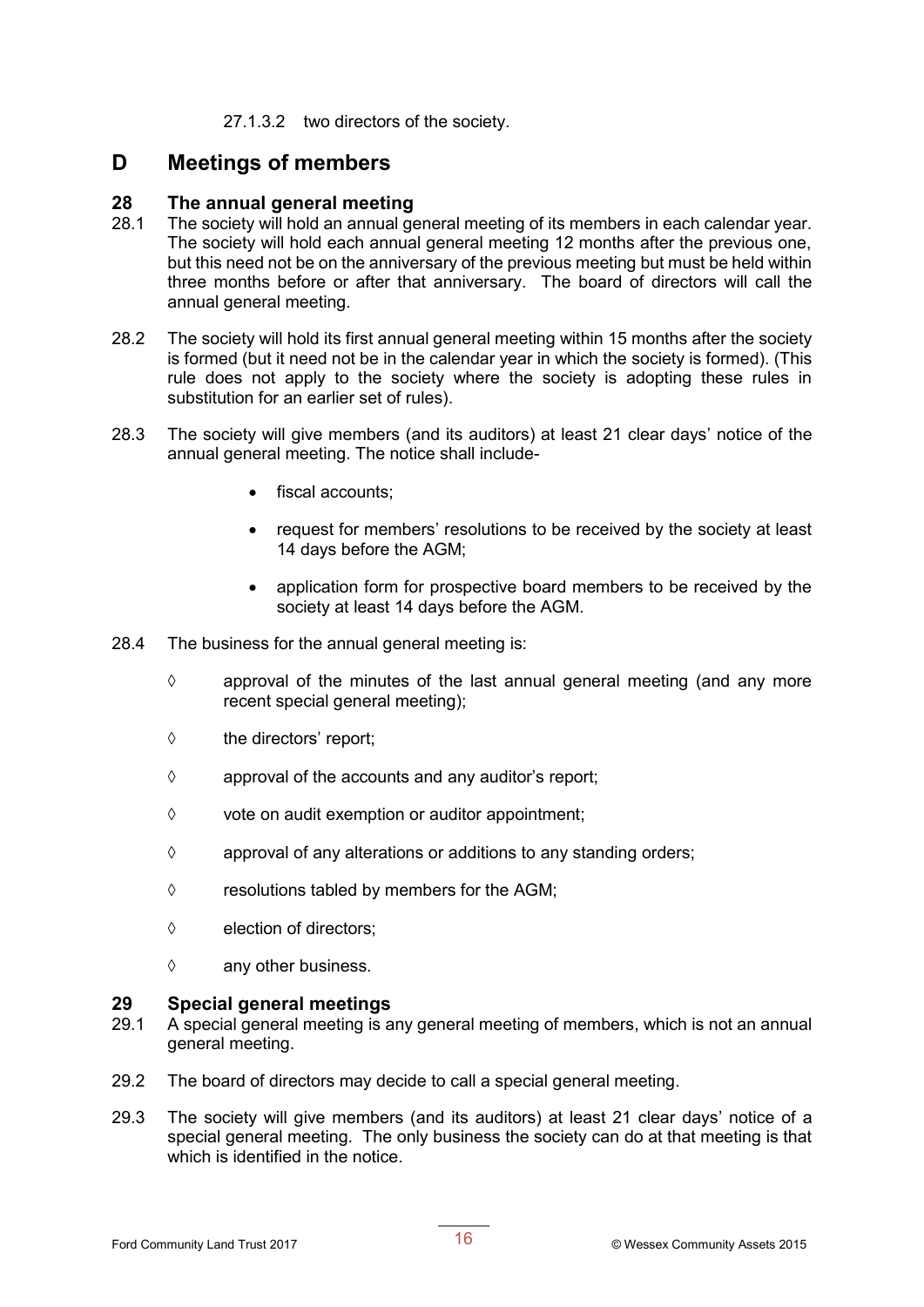- 29.4 The board of directors must call a special general meeting:
	- $\diamond$  if the greater of five of the society's members or 10% of the society's membership sign written requests for a special general meeting;
	- $\diamond$  to be held within six weeks after they receive the requests.

#### **30 Procedure at general meetings**

- 30.1 The quorum for a general meeting is:
	- 30.1.1 two members; or
	- 30.1.2 (if the society has more than 20 members) 10% of the society's members.
- 30.2 If there is no quorum when the meeting is due to start, the chair will wait for 30 minutes.
- 30.3 If there is no quorum after the chair has waited for 30 minutes, the chair must adjourn the meeting. The chair must also adjourn the meeting if the number of members present becomes fewer than the quorum. The board of directors will decide where and when the society will hold the adjourned meeting.
- 30.4 The chair may adjourn a meeting when a quorum is present. But the meeting must agree to the adjournment. The chair must adjourn the meeting if the members call for an adjournment.
- 30.5 If a meeting is adjourned for more than 14 days, the society will give members at least 7 clear days' notice of the adjourned meeting.
- 30.6 The chair of the board of directors, if present, will chair the general meeting. Otherwise, the directors at the meeting will choose a director present to chair that meeting. If only one director is at the meeting, they will chair it. If there is no director at the meeting, the members must choose a member present at the meeting to chair it.
- 30.7 Any director may attend and speak at general meetings.
- 30.8 Members may appoint a proxy to represent them at any general meeting. The society will send the member a suitable form with the formal notice of the meeting. The proxy may vote in the member's place on the member's instructions. Proxies count towards quoracy.

#### **31 Voting at general meetings**

- 31.1 All members have one vote regardless of how many shares they hold.
- 31.2 All votes will be on a show of hands unless:
	- $\diamond$  two members; or
	- $\diamond$  the chair

call for a ballot. They may call for a ballot before a vote on a show of hands, or after the vote. If members call for a ballot, they can – if the chair agrees – withdraw the call before the ballot is held. If no ballot is held, the decision on the show of hands is valid.

31.3 The chair will decide the procedure for the ballot.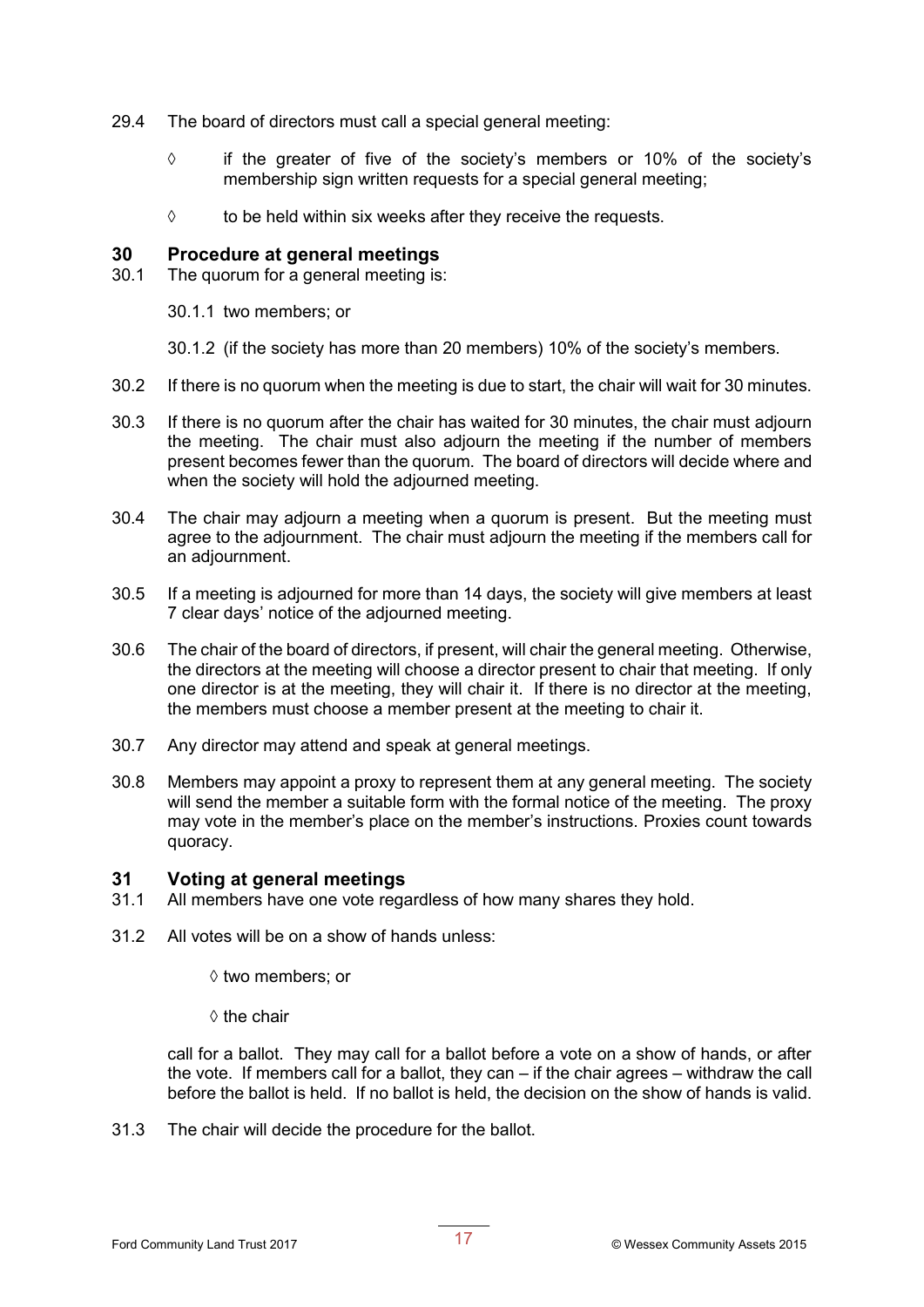- 31.4 The chair may vote as a member (if they are a member). The chair also has a casting vote if votes are equal.
- 31.5 The board of directors may decide to call a postal ballot. They cannot use a postal ballot to let members vote:
	- 31.5.1 on anything that by statute must be passed at a meeting of the Society; or
	- 31.5.2 to appoint or reappoint auditors; or
	- 31.5.3 to remove auditors.
- 31.6 The chair will decide the procedure for the postal ballot, but the ballot must be held within 30 days of the date on which the board of directors decide to call it.
- 31.7 If the postal ballot is on a particular resolution passed by members at a meeting, the board of directors have 30 days from the date of the meeting to decide whether to call a postal ballot. If the board of directors fail to decide to call a postal ballot within those 30 days, they lose the right to call a postal ballot.
- 31.8 If the postal ballot is on a particular resolution passed by members at a meeting, the operation of the resolution is suspended until the decision of the postal ballot.

### **E The constitution of the society**

#### **32 Changes to the rules**

- 32.1 The society may change its rules:
	- 32.1.1 with the approval of a resolution passed by a 75% majority (or a simple majority, to change the society's name) of members voting at a general meeting; and
	- 32.1.2 subject to registration of the amendments by the Financial Conduct Authority.
- 32.2 The chair has no casting vote on resolutions that need a 75% majority.
- 32.3 A resolution to alter or amend rule 2 (the society's objects), rule 15 (interest on shares), rule 14 (conversion of the society), rule 33 (winding up) and this rule shall not be passed if 10% or more of members present or represented at a general meeting and who vote on the resolution vote against it.

#### **33 Winding up the society**

- 33.1 The society may be wound up in accordance with the provisions of Part 9 of the Cooperative and Community Benefits Act 2014. It may enter into administration or a voluntary arrangement with creditors if the Directors deem it to be more appropriate.
- 33.2 If the society is wound up, members may not withdraw any of their shares until all the society's liabilities are paid (or provided for) in full.
- 33.3 If the society is wound up, the society will use the funds available (after all liabilities are paid - or provided for - in full) to pay to members any money due to them on the withdrawal of their shares
- 33.4 If the society is wound up with insufficient funds to pay, in full, all money due to all shareholders (for the withdrawal of their shares) the society will then pay members less than 100 pence for every pound due to them (for the withdrawal of all of their shares). The society will apply the same discount to all shares in a class. (Where there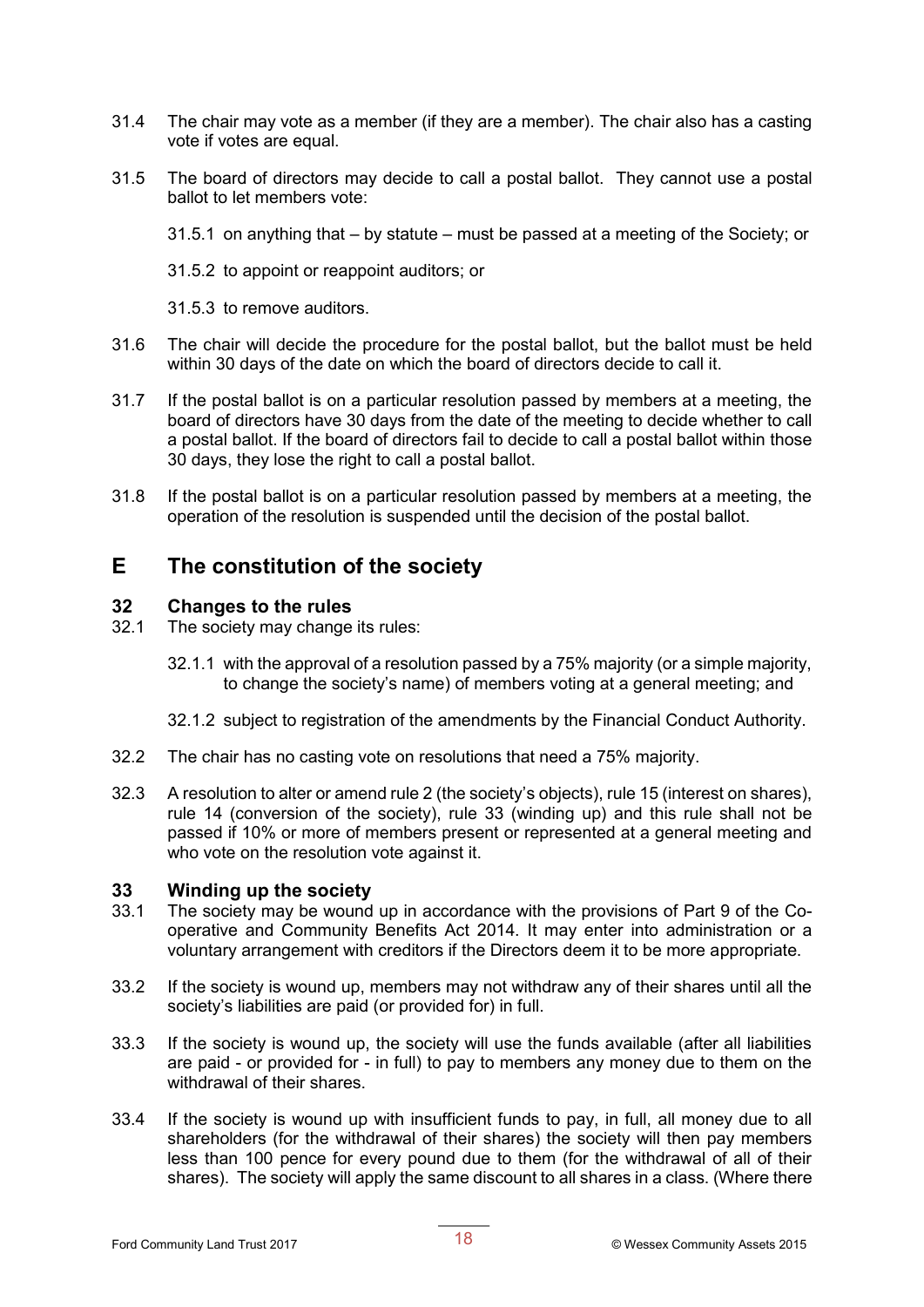are "special purpose" shares in addition to "general purpose" shares, under rules 16.5 and 16.6, the reduction in value for "special purpose" shares will be calculated separately and will be the same for all shares in that class).

- 33.5 There may be a surplus if the society is wound up with enough funds to pay, in full, all money due to members, for the withdrawal of all their shares. Then:
	- 33.5.1 members will not, under any circumstances, have any right to any payment out of the surplus.
	- 33.5.2 the board of directors will choose an organisation with similar purposes to the society's to receive the surplus (and whose members have no right to any surplus on its winding up or conversion) having taken advice from the appropriate regulator such as the Charity Commission or HMRC, if required.

#### **34 Restriction on use**

- 34.1 Pursuant to regulations made under section 1 of the Co-operatives and Community Benefit Societies Act 2003:
	- 34.1.1 All of the society's assets are subject to a restriction on their use.
	- 34.1.2 The society must not use or deal with its assets except—
		- 34.1.2.1 where the use or dealing is, directly or indirectly, for a purpose that is for the benefit of the community;
		- 34.1.2.2 to pay a member of the society the value of his withdrawable share capital or interest on such capital;
		- 34.1.2.3 to make a payment pursuant to Section 39 (Section 37: procedure on death), or Section 36 (Payments in respect of persons lacking capacity) of the Cooperative and Community Benefit Societies Act 2014;
		- 34.1.2.4 to make a payment in accordance with the rules of the society to trustees of the property of bankrupt members or, in Scotland, members whose estate has been sequestrated;
		- 34.1.2.5 where the society is to be dissolved or wound up, to pay its creditors; or
		- 34.1.2.6 to transfer its assets to one or more of the following—
			- 34.1.2.6.1 a prescribed community benefit society whose assets have been made subject to a restriction on use and which will apply that restriction to any assets so transferred;
			- 34.1.2.6.2 a community interest company
			- 34.1.2.6.3 a registered social landlord which has a restriction on the use of its assets which is equivalent to a restriction on use and which will apply that restriction to any assets so transferred;
			- 34.1.2.6.4 a charity (including a community benefit society that is a charity); or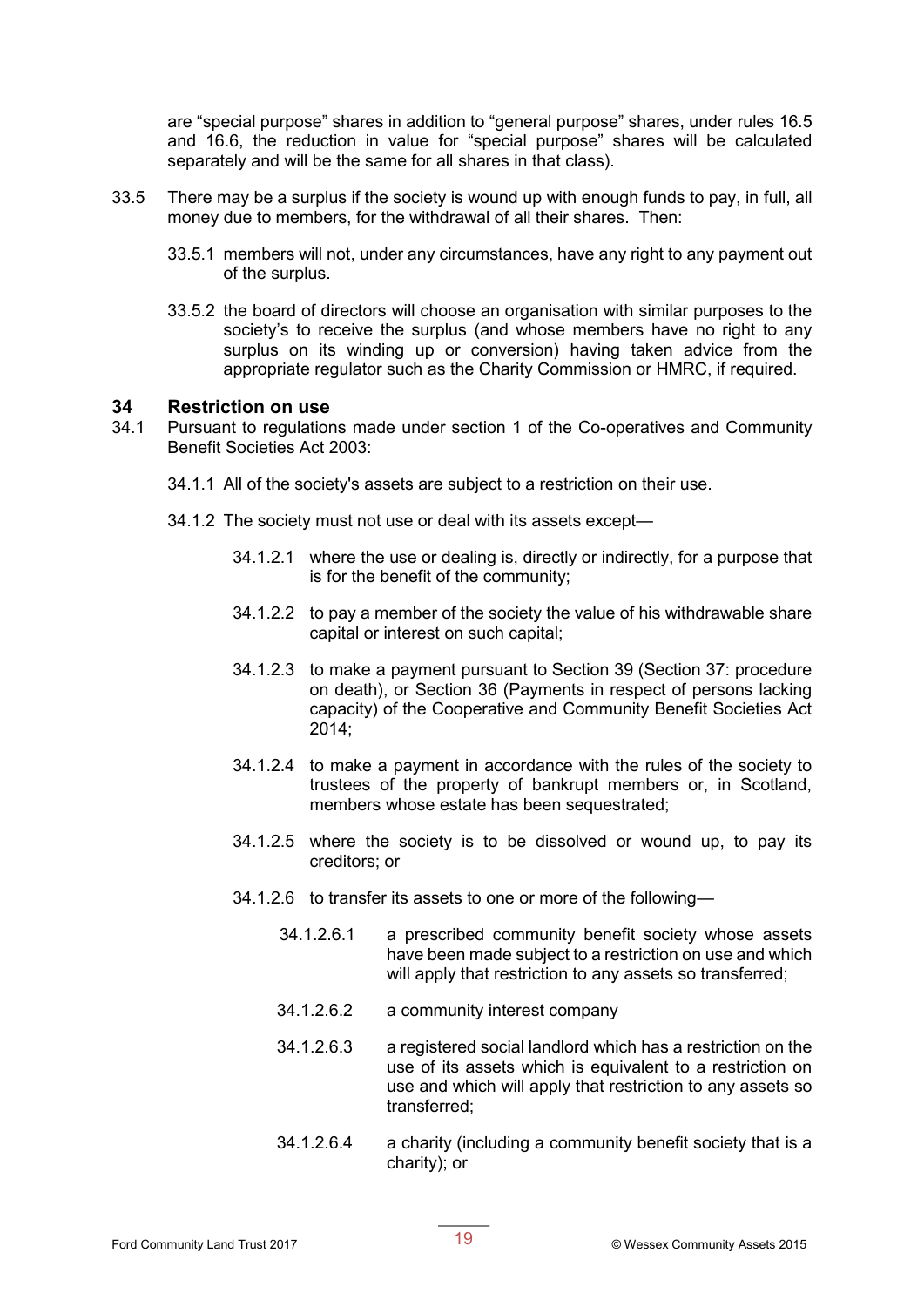- 34.1.2.6.5 a body, established in Northern Ireland or a State other than the United Kingdom, that is equivalent to any of those persons.
- 34.1.3 Any expression used in this rule which is defined for the purposes of regulations made under section 1 of the 2003 Act shall have the meaning given by those regulations.

#### **35 Powers**

- 35.1 To carry out the society's objects, the society may:
	- 35.1.1 acquire and dispose of assets and property which, in the board of directors' opinion, may benefit the society's objects;
	- 35.1.2 set up subsidiary companies, societies and other organisations;
	- 35.1.3 take and hold shares, memberships, stock, debentures and other interests in other companies, societies and other organisations for the society and others;
	- 35.1.4 buy, lease, hire, rent and own any real or personal property (tangible and intangible) of any description which, in the board of directors' opinion, is appropriate for the needs of the society's objects;
	- 35.1.5 make arrangements with any government or authority (local, municipal, national or international) that, in the board of directors' opinion, is appropriate for the society's objects;
	- 35.1.6 invest the society's funds in such property and investments as the board of directors may consider appropriate, and subject to any applicable legal restrictions;
	- 35.1.7 carry on any other activity which, in the board of directors' opinion, may benefit the society's objects;
	- 35.1.8 lend, deposit and advance money and give credit or procure others to do the same to or with partnerships, companies other businesses, undertakings and concerns of all kinds;
	- 35.1.9 act as agent;
	- 35.1.10 act as trustee;
	- 35.1.11 give or procure guarantees and indemnities for the payment of money or for the performance of obligations by any person (even where the society receives no direct or indirect financial benefit);
	- 35.1.12 make or procure grants, gifts, donations and investments of a social nature;
	- 35.1.13 take mortgages, charges, liens and other security to secure obligations of others to the society;
	- 35.1.14 borrow money and accept credit and grant mortgages, charges, liens and other security to secure the society's obligations, but
		- 35.1.14.1 the society may not carry on a deposit taking business (within the meaning of the Banking Act 1987; and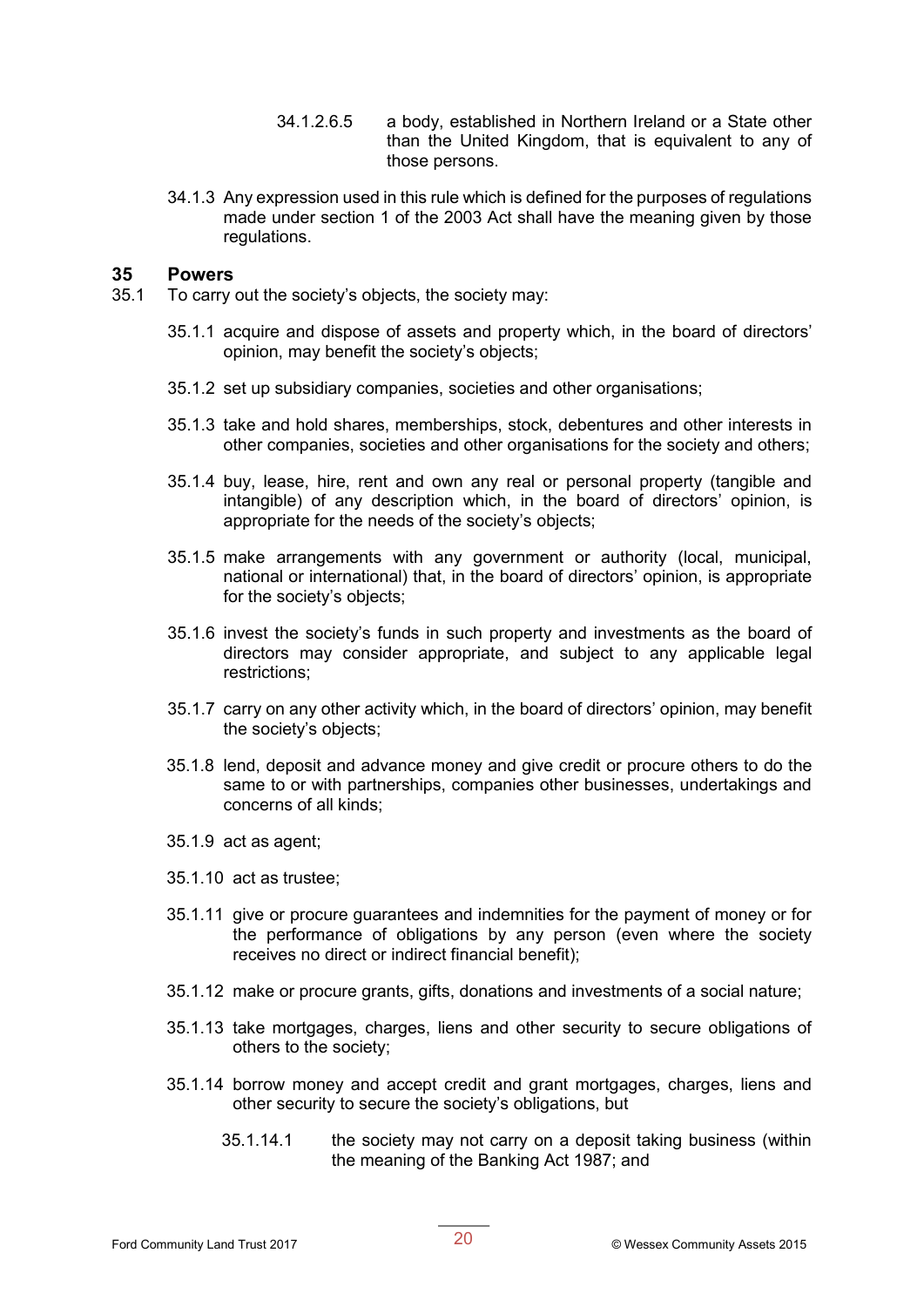- 35.1.14.2 where:
	- 35.1.14.2.1 the loan is unsecured, and
	- 35.1.14.2.2 the lender is not itself authorised under the Banking Act 1987,
- 35.1.14.3 the society will not pay a rate of interest that is higher than the society needs to fund its activities; in setting the rate, the board of directors will take particular account of the society's intention to provide an opportunity for other public-spirited people and organisations to contribute financially to the community, with the expectation of a social return, rather than personal financial reward;
- 35.1.15 provide and procure services such as giving advice in relation to financial and non-financial facilities for people, undertakings and businesses of all kinds;
- 35.1.16 create, make, draw, accept, endorse, execute, issue, discount, buy, sell, negotiate and deal in bills, notes, bills of lading, warrants, coupons, debentures and other negotiable or transferable instruments;
- 35.1.17 do such other things that the board of directors regard as incidental or conducive to the pursuit of the society's objects and the exercise of the society's express and implied powers.
- 35.2 Registration of a society does not give any permission for a society to carry on financial services as regulated by the Financial Services and Markets Act 2000 ("FSMA"). Any society which wishes to carry on such activities must seek advice and make a successful authorisation application. Carrying on such activities without authorisation may lead to prosecution.
- 35.3 The society's borrowing limit is £10,000,000.
- 35.4 Rules 2 and 35 should be interpreted in the broadest way possible and not to limit or restrict the society's objects. Each object should be read as an independent main object.

## **36 Registered Office**<br>36.1 The society's register

- The society's registered office is the address given for that purpose to the Financial Conduct Authority.
- 36.2 The board of directors may change the address of the registered office. Any change to the address of the registered office must be registered by the Financial Conduct Authority.

## **37 The Euro**

- This rule 37 applies if a currency, other than sterling, becomes legal currency in England and Wales. In this rule 37, that currency is called the Euro.
- 37.2 The board of directors may make regulations to allow the society to issue shares denominated in the Euro (and convert shares then in issue into shares denominated in the Euro). Those regulations may:
	- 37.2.1 allow the issue of shares, with rights similar to shares then in issue, with such value as the board of directors thinks appropriate;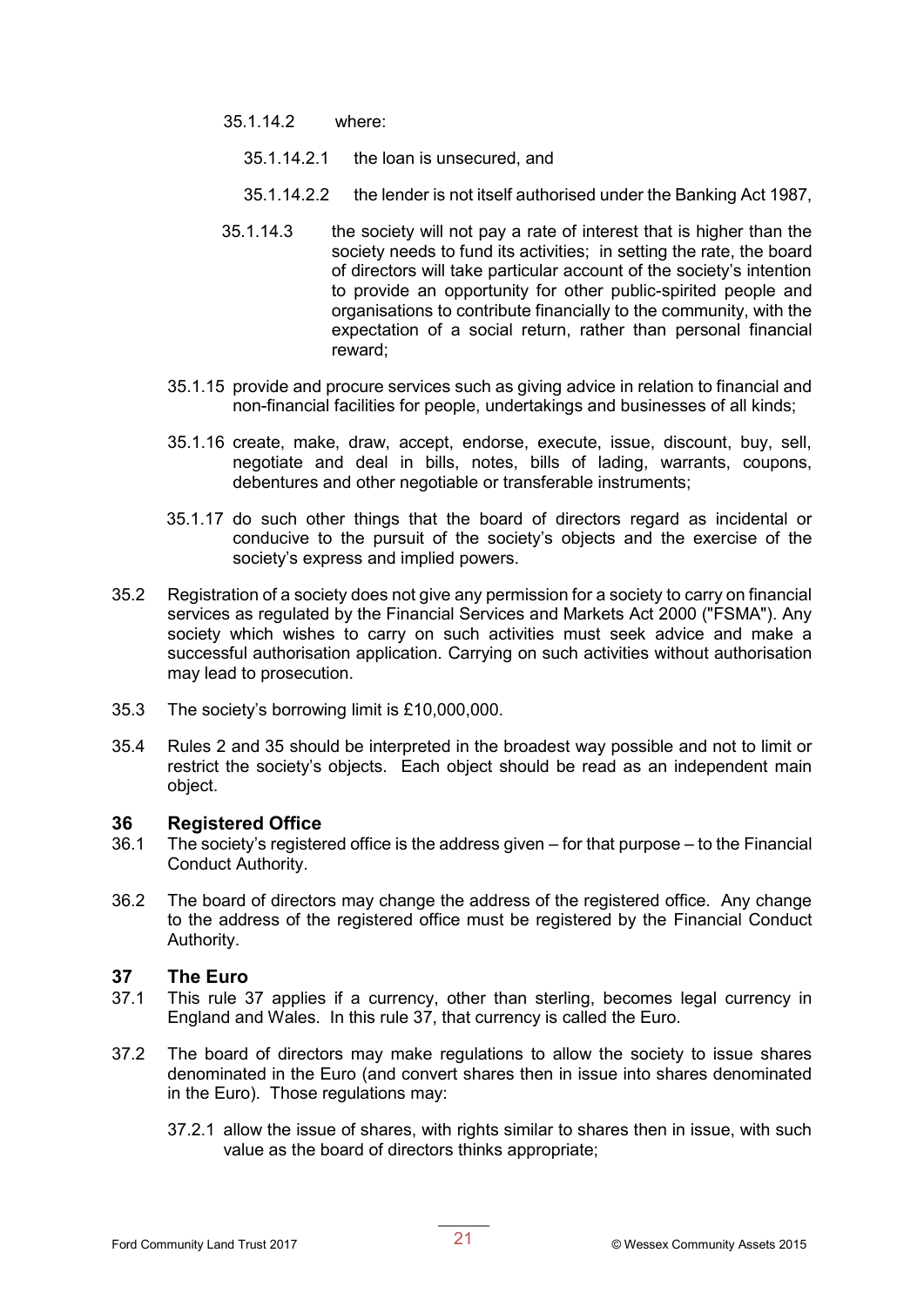- 37.2.2 deal with the conversion of shares then in issue into their Euro denominated equivalents;
- 37.2.3 deal with the conversion of Euro denominated shares into shares equivalent to those then in issue.

#### **38 Notices**

#### 38.1 **Notices by post**

- 38.1.1 The society may post formal notices to members at the address recorded in the society's register of members.
- 38.1.2 The society may assume for all purposes that members receive formal notices two working days after the society posts them.

#### 38.2 **Notices by email**

- 38.2.1 The society may send formal notices to members by email, but only if:
	- 38.2.1.1 the society has a current consent, from that member, to receive notices by email: and
	- 38.2.1.2 that member has provided an email address for the purpose.
- 38.2.2 The society may assume- for all purposes- that members receive formal notices one working day after the society posts them, but only if:
	- 38.2.2.1 the society keeps a copy of the email which shows:
		- 38.2.2.1.1 all documents attached to the email; and
		- 38.2.2.1.2 the time and date the society sent the email; and
		- 38.2.2.1.3 the email address to which the email was sent; and
	- 38.2.2.2 the society does not receive a response to suggest that the member's email address was no longer current.

#### 38.3 **Notices on websites**

- 38.3.1 The society may send formal notices to members by posting them on a website, but only if:
	- 38.3.1.1 the society sends that member a notice to tell them:
		- 38.3.1.1.1 that the document is available on the website; and
		- 38.3.1.1.2 the address of the website; and
		- 38.3.1.1.3 any password they may need to view the document or download it; and
		- 38.3.1.1.4 they may request a paper copy of the document at no extra charge - with details how to do that; and
	- 38.3.1.2 the society keeps the document available on the website for three months or longer (from any date the society sends the notice).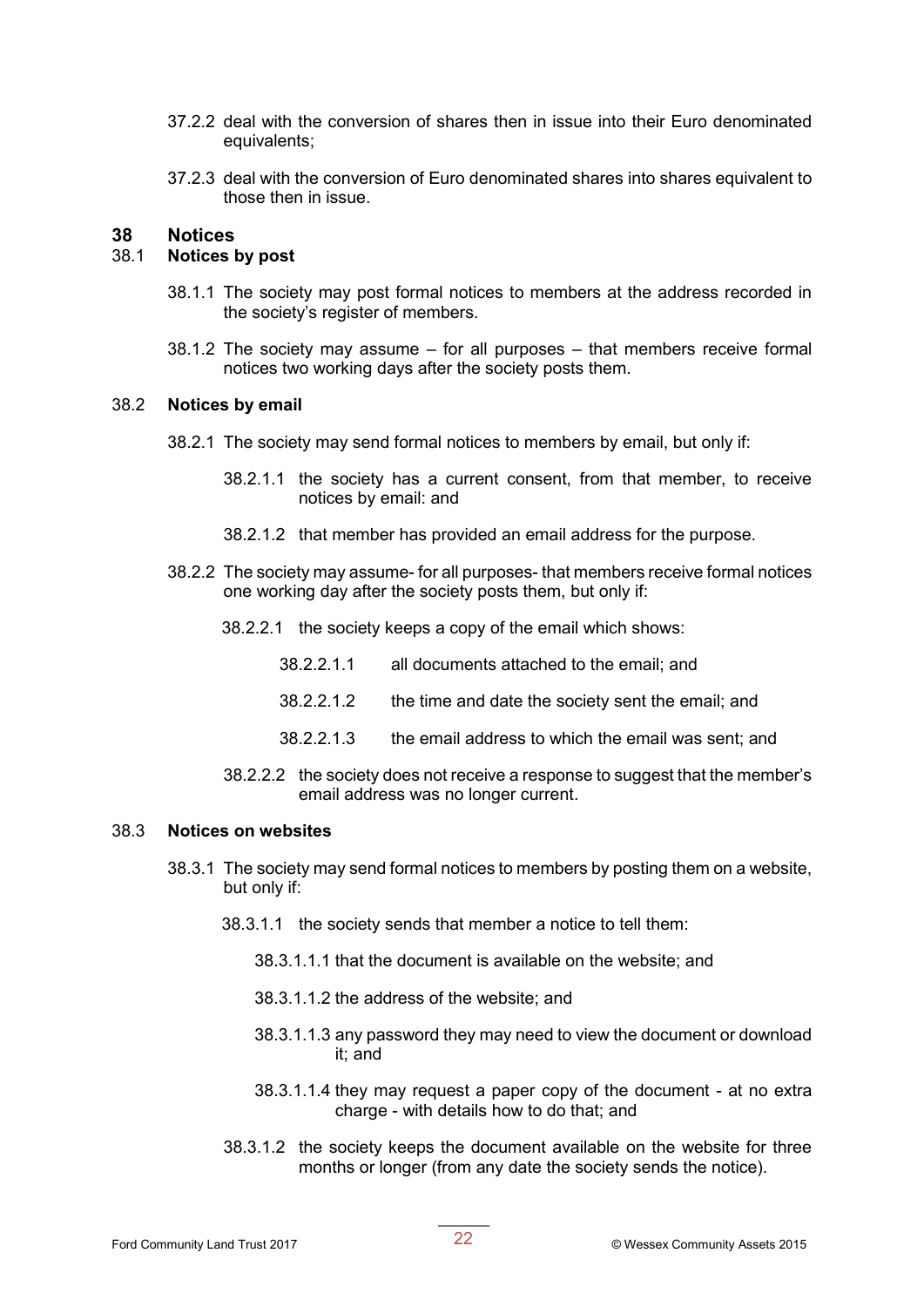- 38.3.2 The society may assume for all purposes that members receive formal documents:
	- 38.3.2.1 one working day after they receive the notice about how to view or download them on the website; or, if later
	- 38.3.2.2 one working day after the society first posts the document on the website.

#### 38.4 **Definitions**

- 38.4.1 'Formal notices' and 'notices' are phrases used interchangeably in this rule 38 to refer to all documents and notices a society may send to its members where there is a legal or regulatory requirement to do so.
- 38.4.2 This rule 38 does not allow the society to deliver a document by post, email or website where the law requires the delivery to be by other means.
- 38.4.3 In this rule 38, Saturday, Sunday and public holidays are not working days.
- 38.4.4 The references to emails and websites are intended to include other electronic communication methods adopted after the society adopts these rules.

#### **39 What words mean – definitions**

- 39.1 In rule 14.2 the word 'contract' includes a declaration of trust and a deed.
- 39.2 In rule 24.4, the word 'connected' is used in the same sense in which it is used in s346 Companies Act 1985.
- 39.3 In rules 25.1.2 and 25.2.2, the phrase 'breach of duty' includes (for example), negligence, default, breach of trust or misfeasance.
- 39.4 In rule 33.2, the expression 'if the society is wound up' is used to mean 'from the commencement of the winding up'. The phrase 'commencement of the winding up' is used in the same sense as it is used in the Insolvency Act 1986.
- 39.5 In rules 15.8.2, the word 'officers' includes the society's directors and secretary.
- 39.6 The age restrictions in rule 12 apply to members only if they are individuals.
- 39.7 References to (any provision of) an Act of Parliament are treated as referring to:

39.7.1 it as amended (whether before today or later) and

39.7.2 any provision which replaces it (unchanged or amended) after today.

39.8 Any reference these rules make to the Financial Conduct Authority, FCA, includes reference to the statutory successor carrying on the relevant function.

### **F Rules to support on-lending activities**

#### **40 Money Laundering**

- 40.1 The society will appoint a Money Laundering Reporting Officer (MLRO). The functions of the MLRO will be:
	- 40.1.1 to establish and maintain procedures to prevent money laundering;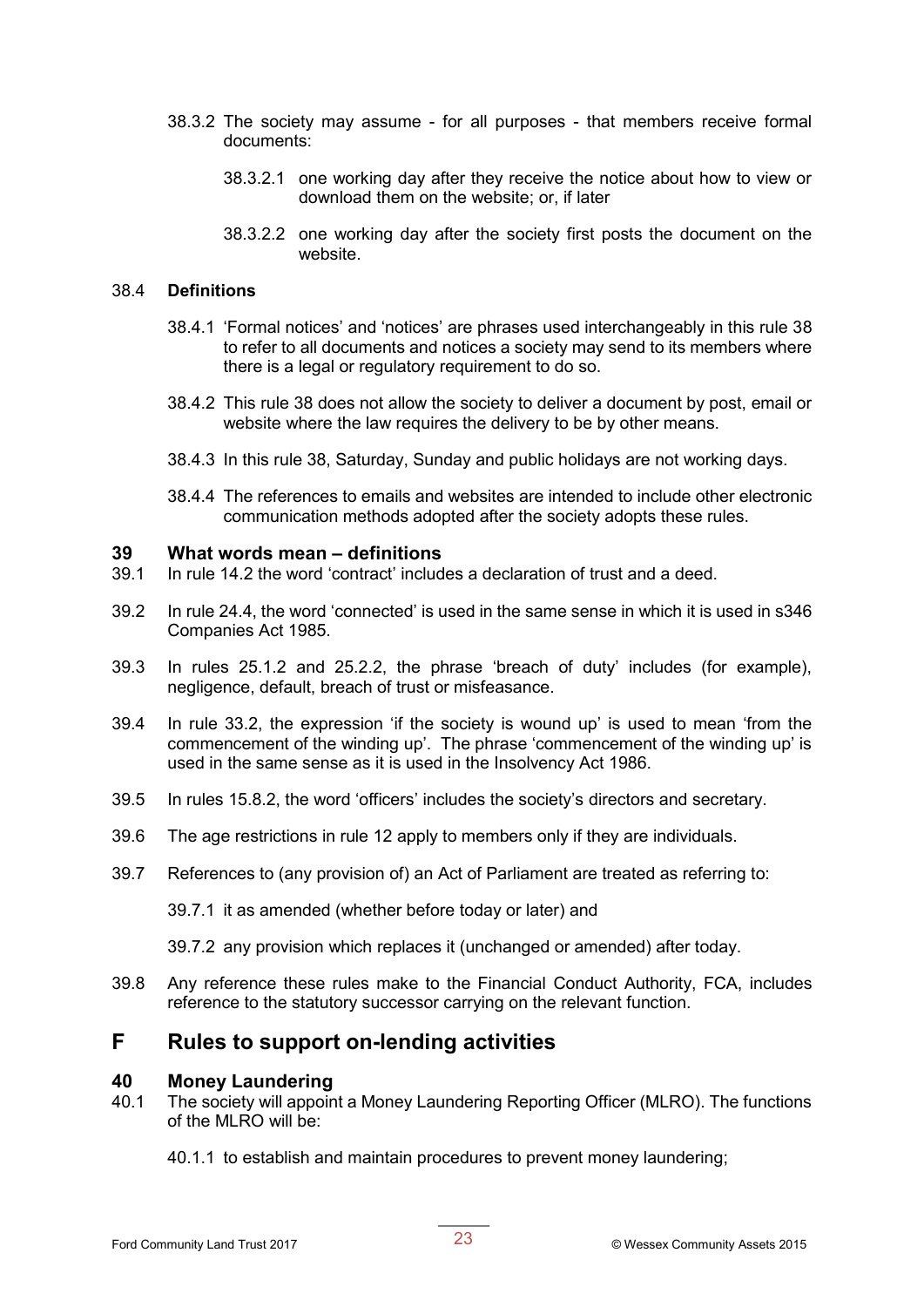- 40.1.2 to establish and maintain awareness among the society's staff of the procedures to prevent money laundering, including the provision of training;
- 40.1.3 receiving internal money laundering reports on suspicious activity;
- 40.1.4 making external reports to Serious Organised Crime Agency (SOCA) if it is considered that the suspicion is justified.

#### **41 Systems and Controls**

41.1 The society will maintain systems and controls which would satisfy the financial services regulator for the nature, scale and complexity of its business.

## **42 Business Principles**

- The society will apply the following principles in the pursuit of its objects:
	- 42.1.1 It will conduct its business with integrity.
	- 42.1.2 It will conduct its business with due skill, care and diligence.
	- 42.1.3 It will take reasonable care to organise and control its affairs responsibly and effectively, with adequate risk management systems.
	- 42.1.4 It will maintain adequate financial resources.
	- 42.1.5 It will pay due regard to the interests of its customers and treat them fairly.

#### **43 Fidelity Insurance**

43.1 The society may insure against any description of loss suffered or liability incurred from fraud or other dishonesty of any of its officers or employees.

#### **44 Accounts**

44.1 The society will provide a copy of its accounts to members. The accounts will be accompanied by the board of directors' assessment of the society's performance and prospects.

#### **45 Disputes**

- 45.1 In the event of an unresolved dispute between the society and a member or a former member of the society, the dispute shall be referred to an independent arbitrator.
- 45.2 The appointment of the independent arbitrator is to be acceptable to both parties to the dispute. The arbitrator's decision shall be binding.
- 45.3 The arbitrator will decide how the costs of the arbitration will be paid.
- 45.4 If the dispute cannot be concluded by reference to an arbitrator, the matter can be referred to the County Court (or in Scotland, to the Sheriff).